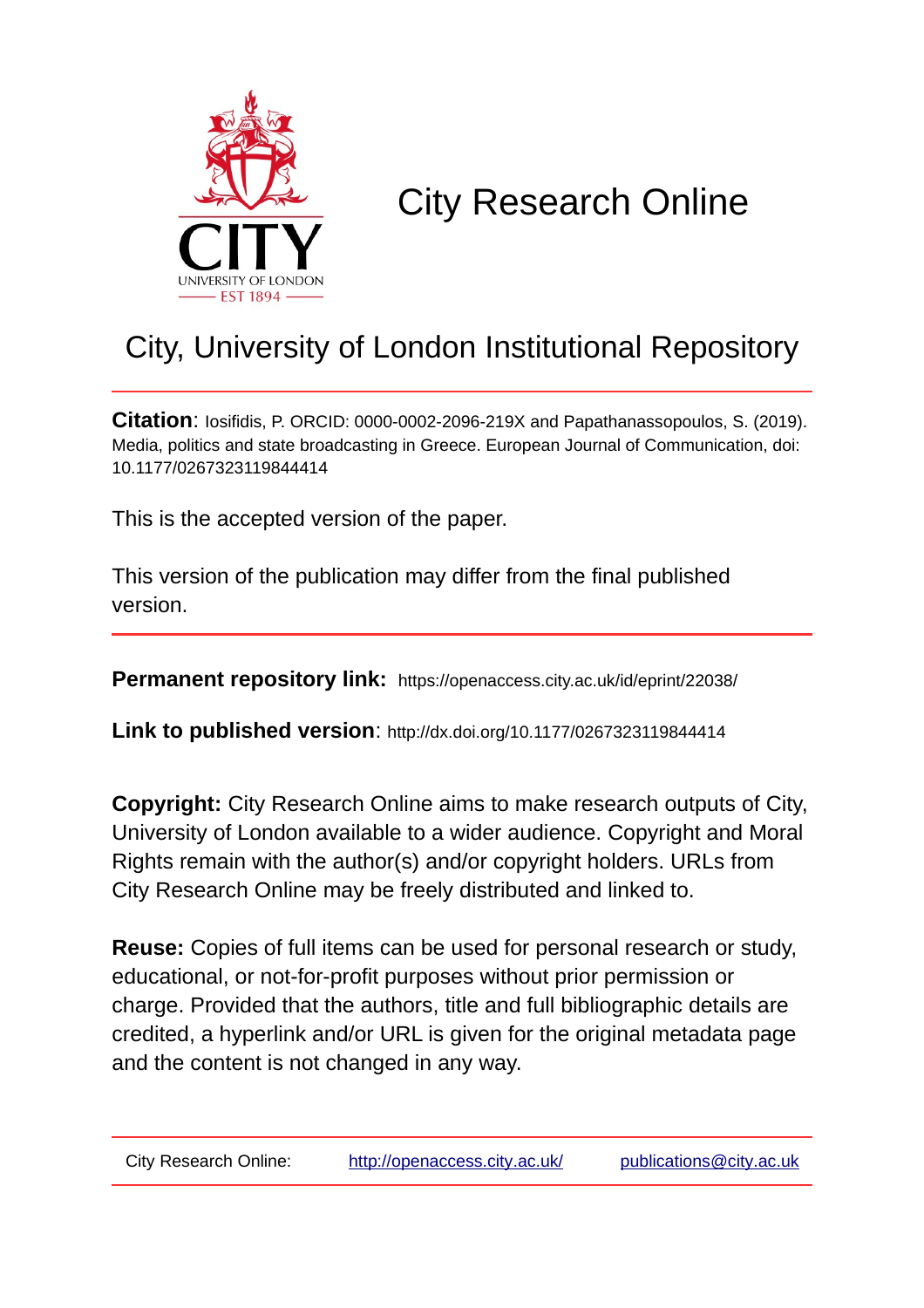**"Media, Politics and State Broadcasting in Greece"**

**Published in** *European Journal of Communication,* **April 2019**

**Petros Iosifidis** (ORCID iD: 0000-0002-2096-219X) **City, University of London**

**Stylianos Papathanassopoulos National and Kapodistrian University of Athens**

**First Published 19 April 201[9](https://crossmark.crossref.org/dialog?doi=10.1177/0267323119844414&domain=&uri_scheme=file:&cm_version=v2.0)** [https://doi.org/10.1177/0267323119844414](https://doi.org/10.1177%2F0267323119844414)

**Corresponding author:** Petros Iosifidis, City, University of London, Northampton Square, London EC1V 0HB, UK, [p.iosifidis@city.ac.uk.](mailto:p.iosifidis@city.ac.uk)

### **Abstract**

This article focuses on governmental control over state broadcasting media in Greece and analyses whether Hellenic Broadcasting Corporation can be considered as public or state broadcaster. The first part explores the interrelationship between media, politics and the state in Greece, and the ways the latter has affected the development of Hellenic Broadcasting Corporation. By doing so, it makes references to similar Southern European broadcasting models that are also characterised by clientist manners, ministerial censorship, a powerful state and a weak civil society. Furthermore, it looks at the devastating impact of haphazard deregulation and market liberalisation on Hellenic Broadcasting Corporation since the early 1990s, when the Hellenic Broadcasting Corporation lost much of its formerly loyal audience and advertising income to a number of newly launched commercial television channels. Part 2 assesses the degree of political, editorial and financial independence of Hellenic Broadcasting Corporation under the current SYRIZA-led administration. Hellenic Broadcasting Corporation was re-launched by the left-wing SYRIZA government after a temporary 2-year closure, but it is struggling to maintain a competitive advantage and a politically neutral output.

**Keywords** Greece, Hellenic Broadcasting Corporation, media, politics, public service broadcasting, state broadcasting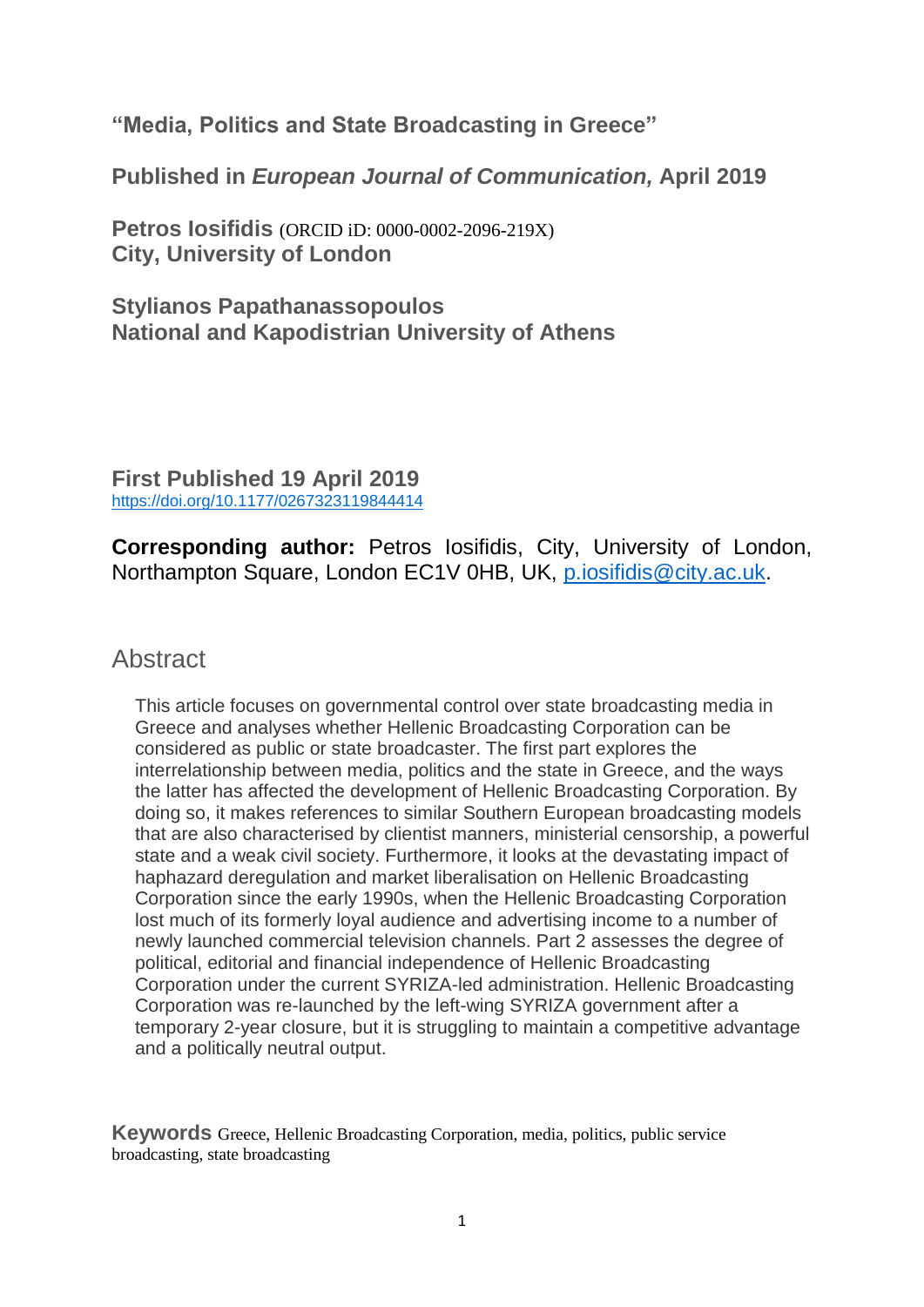#### **Accepted Version:**

#### **Introduction**

Most media systems in general, and public broadcasting systems in particular are to some degree subject to political power, and disputes over the independence of public broadcasting are common to the history of European media. In effect, most southern European public broadcasting systems have been to a certain extent subject to political influence and dependence. In the case of Greece, Hellenic Broadcasting Corporation (ERT) even nowadays after four decades of the breakup of its broadcasting monopoly is still labelled by many as 'state' rather than 'public' broadcaster. This wide public perception stems from ERT's one-time role as a mouthpiece of government propaganda and its ongoing close relationship with the government of the day. As both radio and TV broadcasting were launched under dictatorships, they have been regarded as 'arms of the state.' Post-dictatorship politics and the restoration of Parliament in 1974 witnessed the Conservatives (New Democracy) and Socialists (PASOK) dominating the political scene accusing each other of too much governmental control over state broadcasting media. Even the new ERT, re-launched by the current left-wing SYRIZA government after a temporary two-year closure, is criticised from opposition parties and the press, accusing the broadcaster of promoting the government's positions. ERT never obtained a reputation for investigative reporting, but some political voices and mainstream media argue that today has a fundamental bias towards SYRIZA, the party in power.

This article focuses on governmental control over state broadcasting media and analyses whether ERT can be considered as public or state broadcaster. The first part explores the interrelationship between media, politics and the state in Greece, and the ways the latter has affected the development of ERT. By doing so it makes references to similar Southern European broadcasting models that are also characterised by clientist manners, ministerial censorship, a powerful state and a weak civil society. Further, it looks at the devastating impact of haphazard deregulation and market liberalization on ERT since the early 1990s, when the Hellenic Broadcasting Corporation lost much of its formerly loyal audience and advertising income to a number of newly launched commercial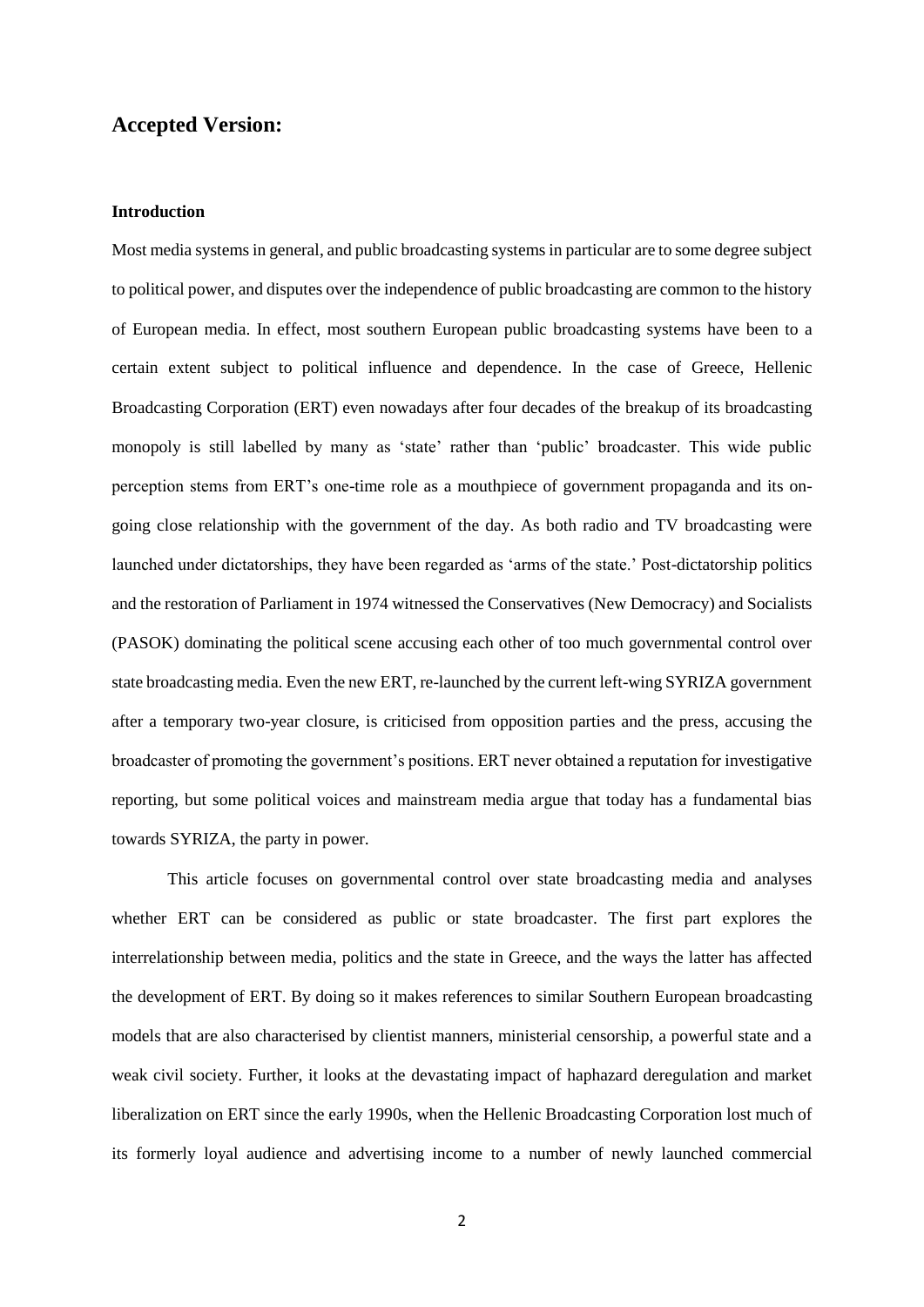television channels. Part two assesses the degree of political, editorial and financial independence of ERT under the current SYRIZA-led administration. ERT was re-launched by the left-wing SYRIZA government after a temporary two-year closure, but it is struggling to maintain a competitive advantage and a politically neutral output.

#### **Part One**

#### **The powerful Greek state**

The symbiotic relationship that broadcasting and politics present in Greece is closely linked to political upheavals of the country - both radio and television broadcasting were introduced under dictatorships in modern Greece's troubled history. Radio was formed in the late 1930s under the Metaxas dictatorship and television in the mid-1960s under the Colonels (1967-74). Consequently, both radio and television have been regarded as 'arms of the state.' Moreover, the whole debate about the electronic state media in Greece before deregulation of the sector was focused on governmental control and interference in television programmes. This has become part of post-dictatorship ritualised politics and since Parliament was re-established in 1974, the Conservatives and Socialists have dominated the political scene accusing each other of too much governmental control over state broadcasting media (Papathanassopoulos, 1999).

This situation has largely arisen from the political tensions in Greek society since the Second World War. These tensions, combined with the absence of a strong civil society, have made the state an autonomous and dominant factor in Greek society. For example, shortly after the end of World War II, Greece endured a Civil War between supporters of the government that was in exile during the war and returned to Greece after liberation from the Germans, and the Communist Party in Greece. The civil war led to deep political polarisation and was widely regarded as a missed opportunity to establish a civil society organisation that would work for democracy, equality, consensus and culture beyond the nation-state (Christodoulakis, 2016). The political instability and the dictatorship (1967-74) that followed saw Greek people's civil liberties vanishing. Greek democracy was only cemented in 1974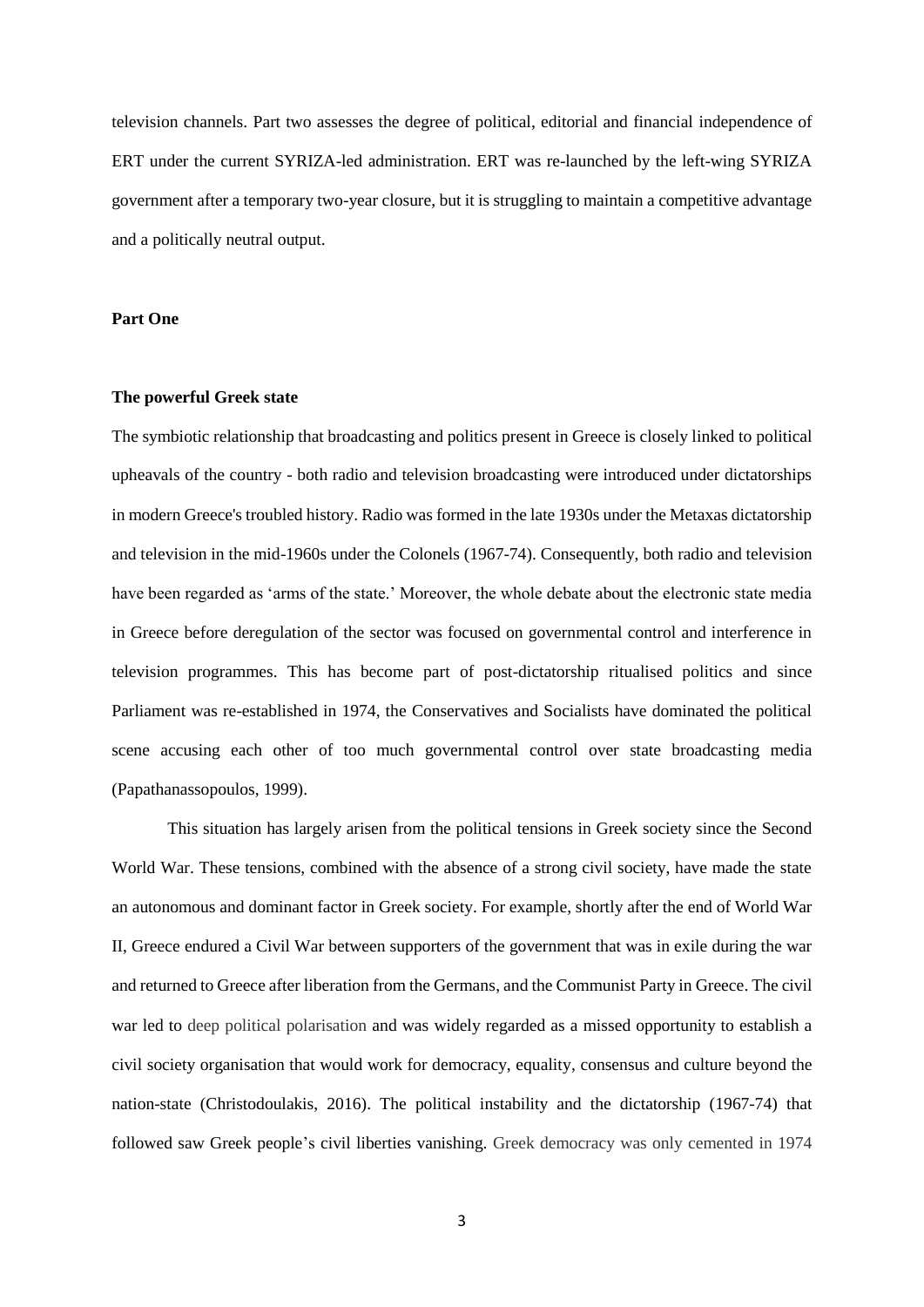with the abolition of the colonels' regime and further strengthened in 1981 with Greece's European Union membership.

These developments, even from the inauguration of modern Greece, have turned the Greek state to become not only relatively autonomous but to also perform an 'over-extended' character. In tandem, some Greek commentators like Mouzelis (1980: 261-4) point out that these conditions have been associated with a weak, atrophied civil society where the state has to take on additional politicoideological function. This makes the system less self-regulatory than nations with developed capitalism such as exists in Western European countries like Britain or in the US. Thus, the state has to intervene and adopt a dirigist attitude because it has to 'fill the gaps' in various sectors of the society and economy. Mouzelis (1980: 263) notes that because of the persistence of patronage politics, even bourgeois parties and interest groups are articulated within the state machinery in a clientist/personalistic manner.

In economic terms, the central accumulation of revenues in the Greek state made necessary government intervention in planning, financing and management of economic development (Christodoulakis, 2016). The state with the 'power of the purse' has the ability to create, buy-off or maintain political coalitions. As Houliaras and Sotiropoulos (2018) contend, those in charge of the state have the power to create client groups *eh nihilo* in order to help keep themselves in power. Thus, the political dynamics of state-society interaction become rudimentary, one-sided and usually lacking in real-content. Spanou and Sotiropoulos (2011) mentioned that over-regulation and legalism have dominated state-economy relations, while after 1974 in the public sector necessary democratisation was limited to the granting of new rights to civil servants and establishing new political institutions, such as independent regulatory authorities. The state was more accessible to citizens but never became more efficient. In other words, institutional reform prevailed over managerial reform. But in the case of media even the creation of independent bodies has been proved problematic, since the broadcasting regulator ESR (set up by law 2863/2000) has never gained a reputation of being financially and politically independent. Meanwhile, organised interests, such as networks of business enterprises in the construction and media sectors, the liberal professions and insiders of the labour market, such as employees of state-owned enterprises, focused on rent seeking, competing for resources and subsidies (Houliaras and Sotiropoulos, 2018).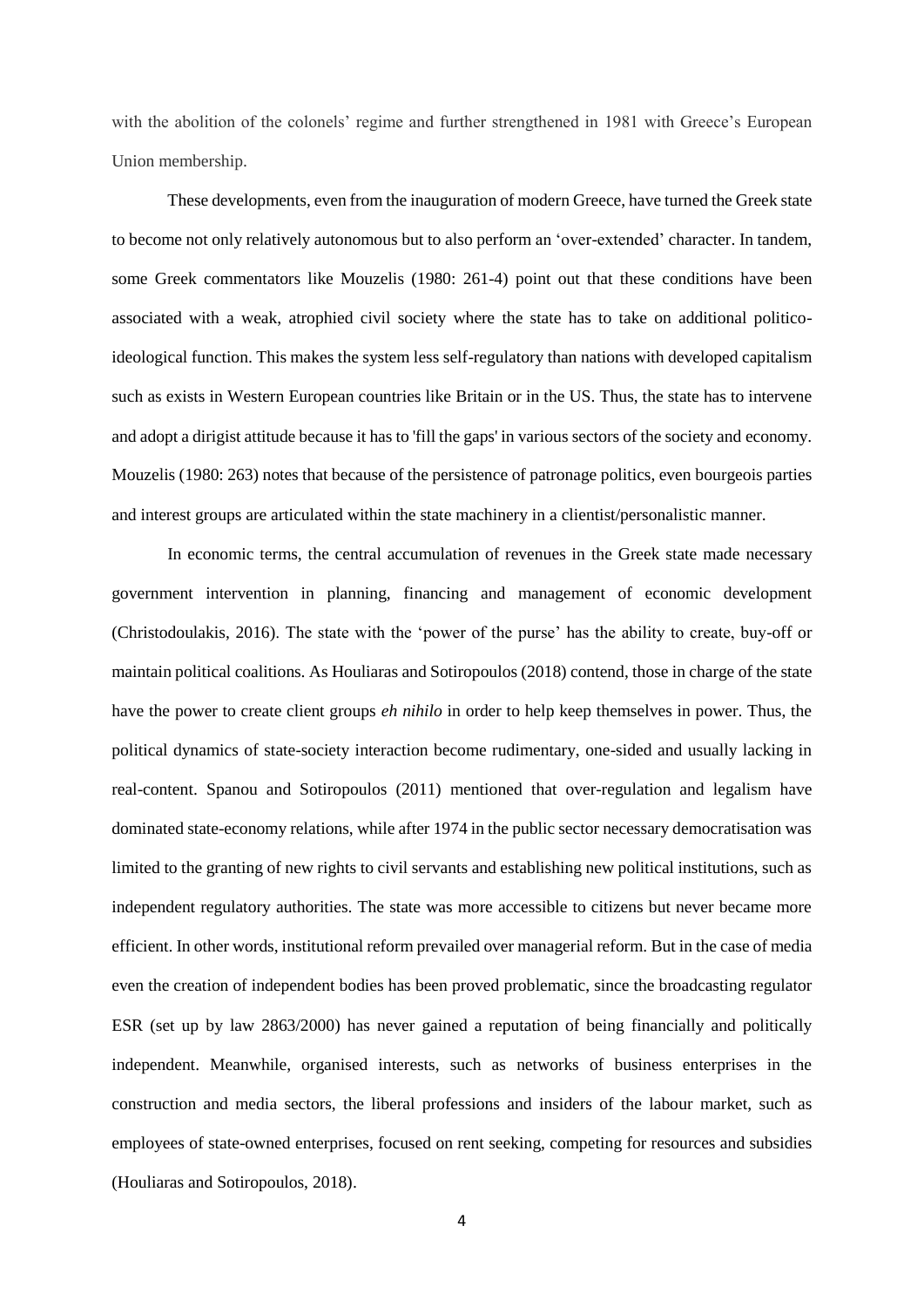#### **Media, politics and clientelism**

The interrelationship between media and politics has affected the development of the news media in many ways (Hallin and Mancini, 2004). First, it has encouraged the uses of the news media for other purposes than the balanced provision of news stories. The politicisation of business is a result not only of the important role the state plays in the economy, but also of the nature of the political process. 'What was important for an interest group', write Lanza and Lavdas (2000: 207) referring to Greece and Italy, 'was its ability to establish a special and privileged bond with a party, a sector in the public administration, a branch of the executive, a politician or a civil servant. In this way, institutions became permeable; otherwise they remained totally impermeable'. In Italy, the public broadcaster, RAI, was essentially under the control of the ruling Christian Democratic Party in the 1950s and 1960s, but in the 1970s, when a broader coalition was formed and the 'historic compromise' allowed the Partido Communista to share in the *lottizzazione* – the division of political power and benefits – control of RAI was divided among the parties, with the Christian Democrats retaining control of one channel, the 'secular parties' the second and the Communists the third. In recent years the board of directors of RAI has been reduced in size, making proportional representation impossible, and a move which may require a degree of de-politicisation of appointments to the board (Hallin and Papathanassopoulos, 2000).

With reference to the French context, Kuhn (2010) writes that the claims of public broadcasters to public service status have to be qualified by their long historical association with the political executive that has often negatively impacted on their capacity to provide independent and balanced news. In Malta, the state, the political parties, the Church and the university own radio and TV stations, thereby confirming the strong presence of institutions, especially political parties, in the broadcasting scene (Borg, 2007: 254). Spain is another country in Southern Europe in which the ruling party directly used to control the public broadcaster (Bergers, 2017). As a consequence of the close connection between Spanish political elites and the public broadcaster, Leon (2010) contends that the output of the Spanish public television offerings cannot contribute to the fulfilment of its public service role. Similarly, Portugal has had a public broadcasting system in which the government majority has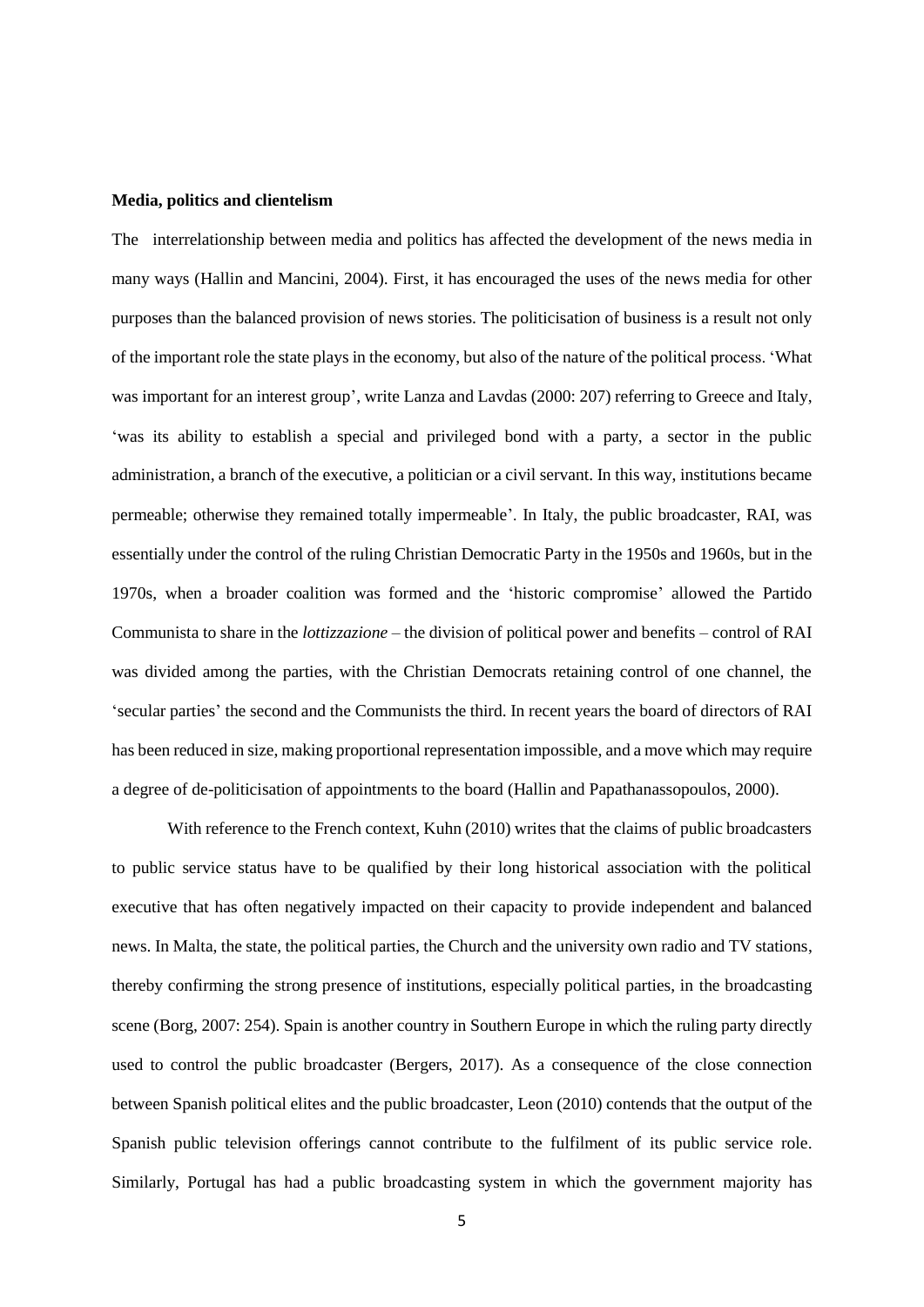effective control, thereby leaving little room for editorial autonomy (Costa e Silva and Sousa, 2017; Mancini, 2000; Papathanassopoulos, 2007).

The concept of clientelism is useful in media analysis because it explains normative issues of media performance in a democratic system. Clientelistic relationships coexist in a complex relationship with other forms of political organization (Hallin and Papathanassopoulos, 2000). Their centrality varies, for they are most central in Greece and Italy, where the political parties are tied relatively closely to the party system and less developed in Malta, where there is a more active civil society.

In northern Europe, clientelist relationships have been displaced to a large extent by rationallegal forms of authority and, especially in the smaller continental European countries, by democratic corporatist politics, both of which decrease the need for economic elites to exert particularistic pressures and form partisan alliances (Hallin and Papathanassopoulos, 2000; Hallin and Mancini, 2004). In countries with a history of clientelism, such as Greece, Italy and some other southern European territories, rational-legal authority is less strongly developed. The judiciary and administrative apparatus are more party-politicised and there is often a tradition of evasion of the law. The persistence of a culture in which evasion of the law is relatively common means that opportunities for particularistic pressures are evident: governments can exercise pressure by enforcing the law selectively, and news media can do so by threatening selectively to expose wrongdoing. Legal proceedings against media owners are thus fairly common in many southern European countries (Papathanassopoulos, 2007).

This situation has also affected the content of the media as means of negotiation among conflicting elites rather than means for the information of the public. Looking at the mass communication sector in general, the strong state in its role as a rule-maker defines the extent of the relative autonomy it is willing to grant to the media. Even in the case of the press, which enjoys a liberal regime, the state defines press autonomy. This can easily be seen in the press laws or in cases of declared national emergency where the state reserves the right to reduce press autonomy. In a more indirect but equally effective way, the state acts to enforce these formal rules, as well as to implement the unwritten rules of power politics, by using a wide range of means of intervention that are at its disposal. A very effective means that the state uses to enforce written press limits is to provide sizeable financial aid to the press, on which individual enterprises become dependent if they cannot cover their production costs.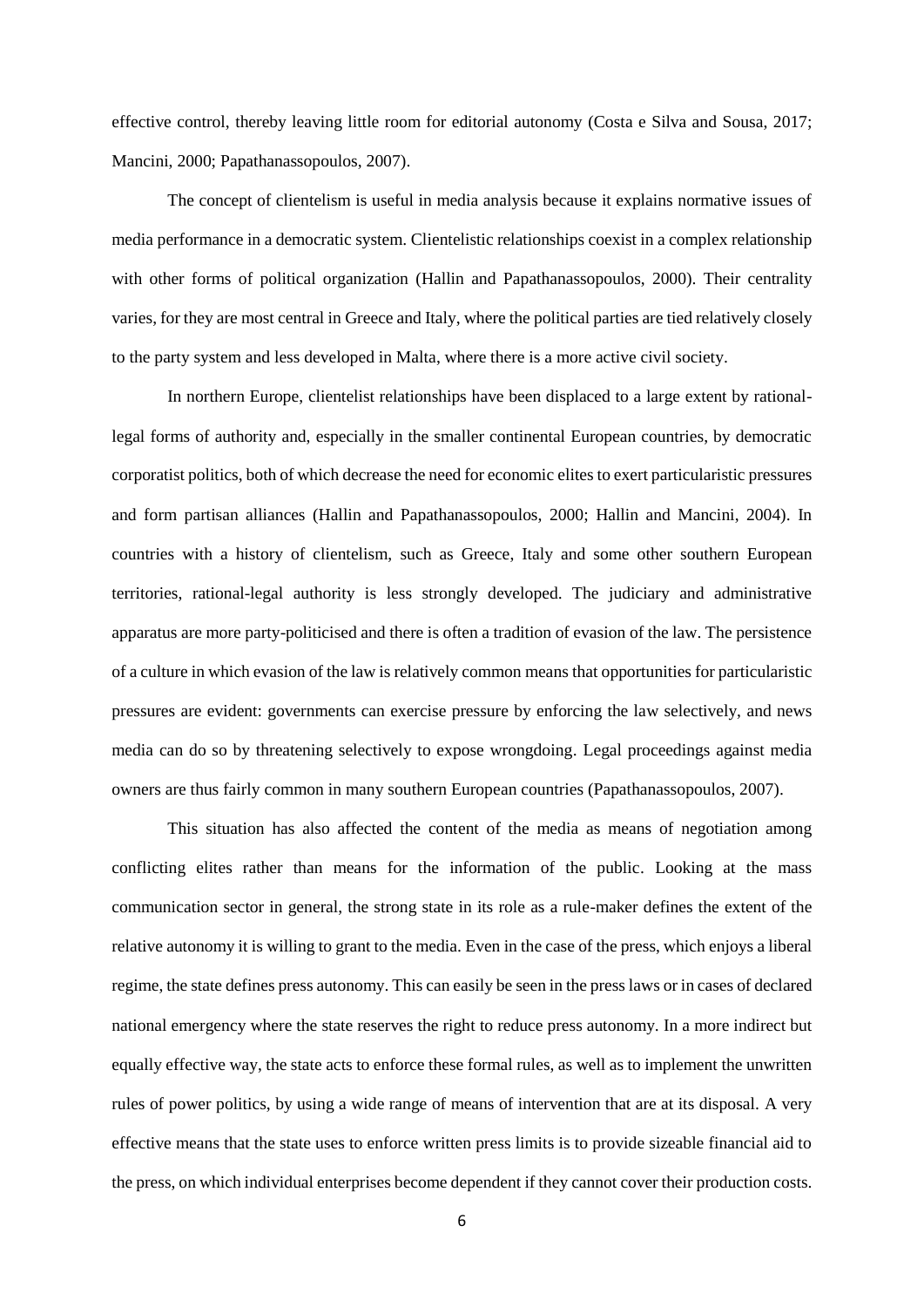Since entrepreneurs in public construction projects were also active in the media field, they crosssubsidise their media outlets from revenues made out of public orders (Leandros, 2010). Other means that are rarely used are Courts, censorship, and suspension of publication. A recent effective way in financially-troubled Greece was a kind of financial aid though bank loaning under the 'auspices' of the government. In most of the cases the media owners could not pay off their loans.

#### **Media and the state in Greece**

In Greece, the deregulation of radio took place in 1987, followed closely by the deregulation of television in late 1989. As in other Southern European countries, the imminent deregulation of Greek broadcasting was associated with partisan ends, and eventually led by a haphazard reaction of politics (rather than a coherent plan), thus resulting in an overcrowded broadcasting scene. In November 1989, the first private channel called Mega Channel entered the Greek television landscape (now closed), and a month later a second channel by the name of Antenna TV followed. Since then, a plethora of national, regional and local television channels have sprung up all over the country without, however, an official license to broadcast. Ιn 2018 there were nine national private TV channels, three state channels, 65 regional and 45 local TV channels (ESR, 2018). From their launch private channels have dominated the television sector in terms of audience ratings and advertising expenditure, affecting negatively ERT (see next section). The Greek media are primarily characterised by excess in supply over demand. This oversupply is explained by the fact that numerous print and broadcasting media outlets have to compete for a small-country audience and advertising market share.

In the case of broadcasting, as noted, the state not only intervenes but is the active agent. Greek broadcasting was established, as in most European countries, as a state monopoly which remained after the restoration of Parliament. According to the Constitution of 1975, 'radio and television will be under the direct control of the state' (Dagtoglou, 1989). Although 'direct control' did not necessarily mean 'state monopoly', state monopoly was justified on the grounds of limited frequencies being available, as well as the need to provide full coverage for such a mountainous country with its many islands. Therefore, the state became the sole agent of the broadcast media. The government manipulation of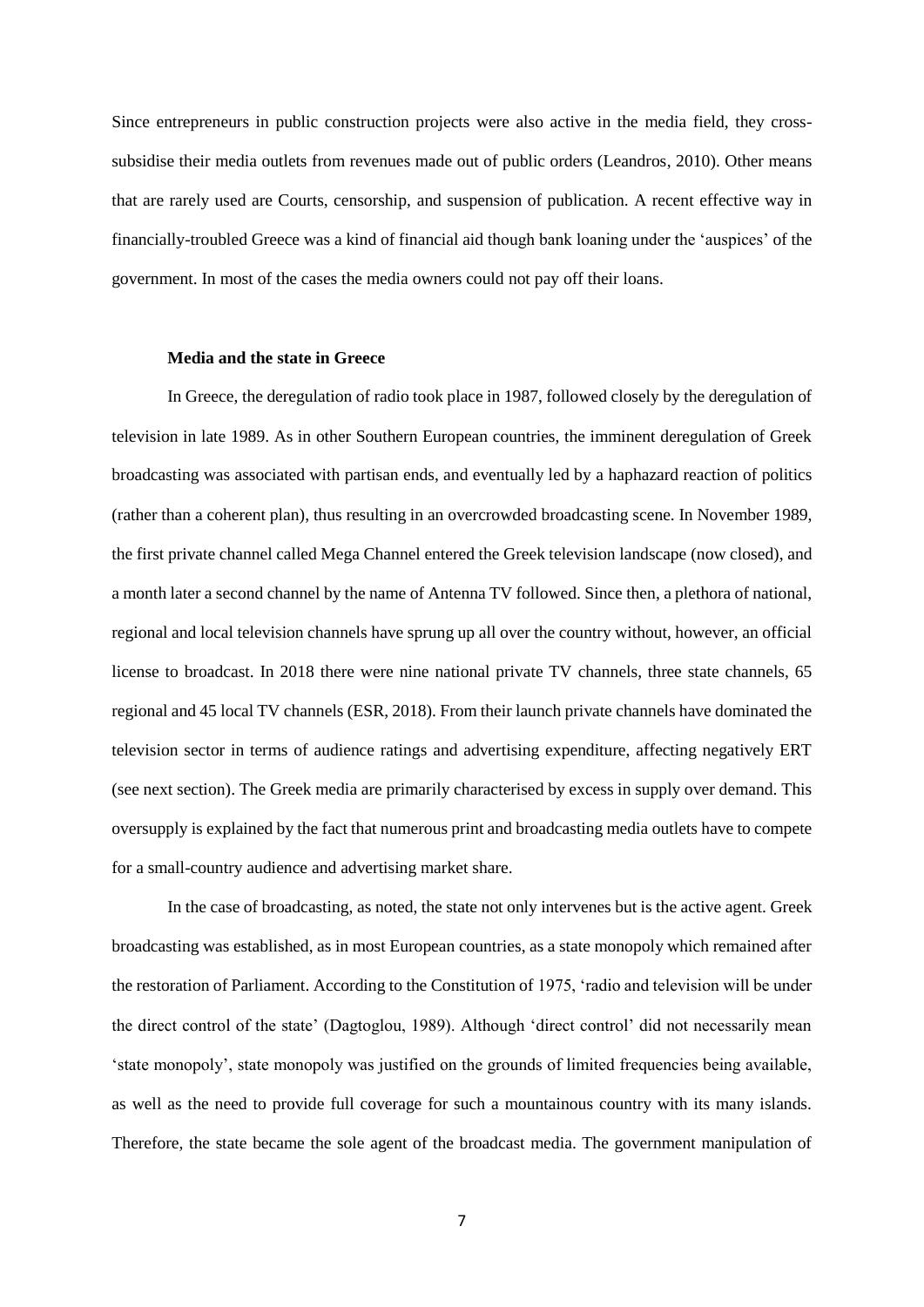state TV news output is a suitable example of the dirigist role of the state, since it has traditionally reflected and reinforced government views and policies (Papathanassopoulos, 2007).

As a result, ministerial censorship was common practice and state control greater than was usual elsewhere. The general pattern of the Greek state broadcasting media was (and still is) that a transfer of political power will be followed by an equivalent changeover in the state media institutions' executives. The outcome, especially in the past, was news and editorial judgments of particular importance in close agreement, if not identical, to the government announcements on a whole range of policies.

In the era of the dominance of private television such a practice is rather absurd. However, the political affiliation of the executives of the Hellenic Broadcasting Corporation is self-evident as all parties in the Opposition still accuse the government of the day-to-day control of the news output. In this sense, it could be said that Public Service Broadcasting (PSB) never really existed in Greece. The main difference between a state broadcaster and a PSB is that the former does not enjoy editorial, political and financial independence and it often focuses on pure entertainment, while the latter has a public interest focus (Iosifidis 2017; Banerjee and Seneviratne 2005: 12). The troubled political history of the country formed a state rather than a public broadcaster. To understand this, one has to note that the license fee is not collected directly from the TV households, but from the very beginning though the electricity bills. In effect, there was never a license fee in a Western way. By and large, in Greece ERT was unable to function according to the public service regulations compared with those in Britain, Scandinavia or other northern European countries. As Hallin and Mancini (2004: 106-7) note 'it is probably significant that democracy was restored ... at a time when the welfare state was on the defensive in Europe, and global forces of neoliberalism were strong'. In other words, the deregulatory deluge of the 1980s found ERT unprepared and weak.

The ongoing financial crisis in Greece and the imposition of austerity measures by the so-called Troika (*European Commission*, *International Monetary Fund* and *European Central Bank*), apparently aiming at restoring the Greek economy, has in fact deepen Greek woes and brought major losses of advertising income for the media industry. Advertising expenditure from 2007 (just before Greece entered the financial crisis) to 2015 has fallen dramatically from  $\epsilon$ 1.8 billion to  $\epsilon$ 685 million in 2015, according to data provided by Tempo/Media Services (2018), representing a decrease of 62 per cent.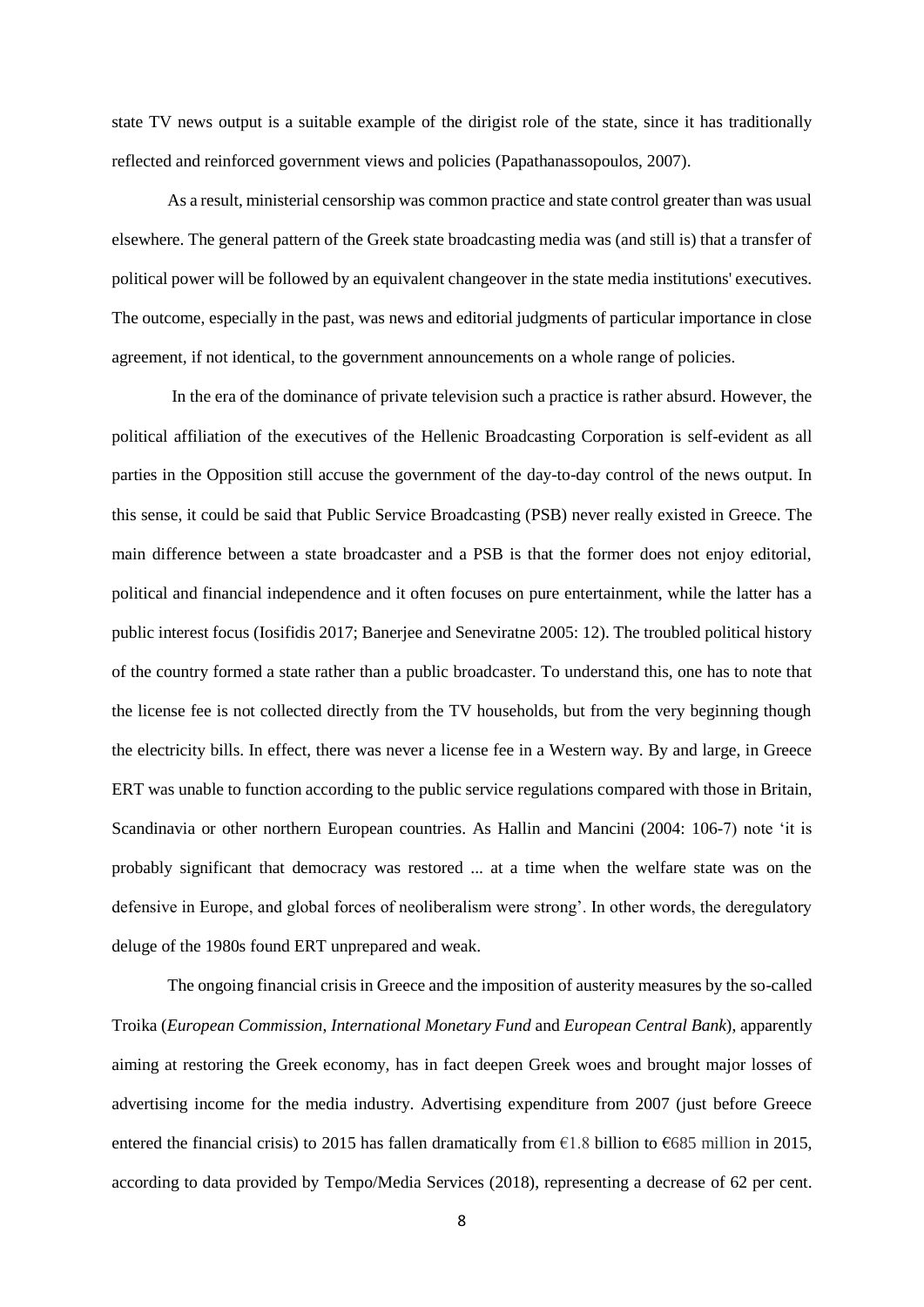However, from 2015 to 2018 there has been an increase from 685 million in 2015 to 789 million (estimate) in 2018, representing an increase at about 15 per cent. In the period, however, between 2007 to 2018 the advertising expenditure in Greece was decreased by 56.5 per cent. All media outlets are facing their most difficult period ever, though it is private TV channels and the print media (newspapers and magazines) that have suffered the most as the former dominate the advertising market  $(6473)$ million, or more than 61 per cent of the total advertising expenditure) followed by the print media at around  $E135$  million. Alongside advertising (and sales, in the case of print) losses, the traditional media face competition from new media services (broadband and digital media) brought about by developments in new technology. As elsewhere, this puts the media landscape in a consistent state of flux that requires rapid, direct decisions and initiatives from media companies. However, the 'get-richquick mentality' among Greek business entrepreneurs, their risk-averse stance, as well as their attitude to spend their energy in seeking political protection rather than in initiating new activities (Huliaras and Sotiropoulos, 2018), are among the factors that played a significant role in shaping the deregulated media ecology and continue to plague Greece.

#### **Part Two**

#### **The closing down of ERT**

ERT's history is identified with the history of Greek broadcasting, but the emergence of private stations has been disastrous for the Hellenic Broadcasting Corporation. ERT has sharply declined in ratings and advertising revenues. In effect, all ERT's three channels have witnessed a steady erosion of market share since private TV launched in 1989 (see Graph 1). ERT's management and the government realised that the broadcaster could no longer justify its presence in the system. ERT was too bureaucratic, with an uncompetitive output, and was labelled 'mouthpiece of the government'. Amidst great difficulties, some of which are typical of PSBs in other, particularly southern EU countries (increased competition, decreased legitimacy, technological challenges), whereas others are related to the specific problems facing public broadcasting in Greece (frequent changes of leadership, concentration of media and political power in the hands of the Head of Government), ERT has been unable to maintain its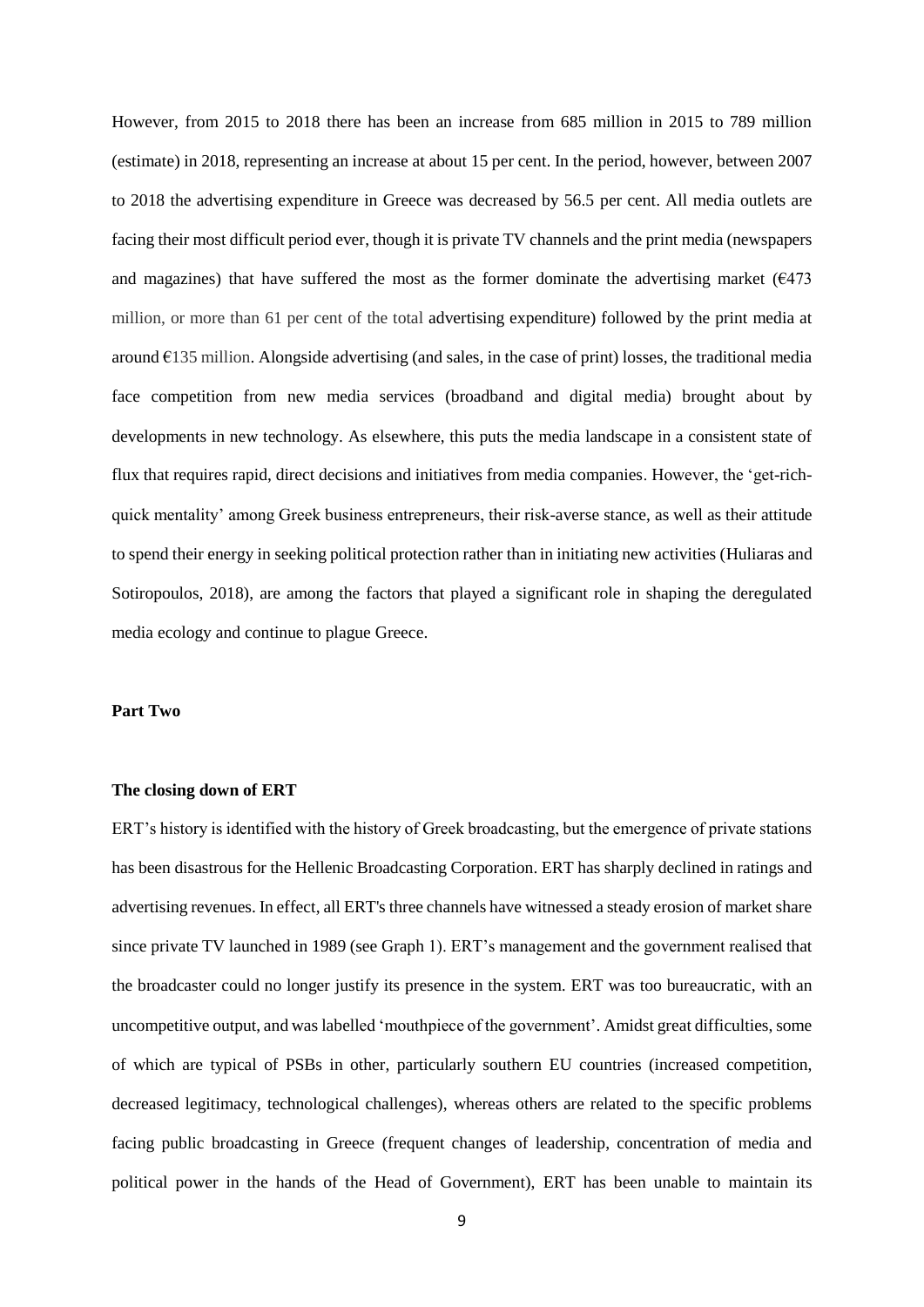'institutional credibility.' Moreover, since market deregulation in 1989 politicians had been unable or reluctant to approve any of the three main plans (in 1989, 1997 and 2013) for the broadcaster's salvation.

Many voices called for a major restructuring of ERT to make it more trustful, less bureaucratic and more independent from the government, but instead of restructuring the then coalition government decided to close it down. On Tuesday, 11 June 2013, the screen of ERT went black. In effect, it was practically silenced overnight. The radio stations of the Greek public broadcaster had already been seized for a few hours. The conservative-led coalition government of Prime Minister Samaras had a few hours earlier announced its decision to close down and to subsequently restructure the Greek public broadcasting corporation ERT 'on the right track'.

ERT's shutting down by the government provoked negative reaction among oppositional parties, trade unions and international bodies. The Opposition, led by the SYRIZA party, claimed that the government had fired ERT's 2500 employees in order to prove to Greece's international lenders (Troika) that it was serious about cutting the country's bloated public sector (4000 jobs to go by the end of 2013). Moreover, the European Parliament, the Council of Europe, the European Broadcasting Union (EBU), press associations as well as more than 50 Directors General of European Public Broadcasters, including the BBC, ARD, ZDF, RΑΙ, RTVE, RTBF and France Télévisions, reacted to this decision condemning the Greek government's 'undemocratic and unprofessional' course of action, which 'undermines the existence of public service media in Greece' (EBU, 2013). The legality of ERT's closure under the lens of, first, European Union (EU) Law, and secondly, the European Convention of Human Rights (ECHR) has also been addressed. Iosifidis and Katsirea (2015) contended that the Greek government's sudden move to shut down ERT was not designed as a reform measure and the argument that Greece acted strictly in implementation of EU law appears precipitate, especially given that the 1997 Amsterdam Protocol recognises the importance of PSB for the democratic, social and cultural needs of each society.

In considering whether ERT's closure violated Art. 10 ECHR, the above commentators established in an earlier work that there has been an interference with freedom of expression, first, of the employees working at ERT who had a right to impart information and ideas and, secondly, of the viewing public who had a right to receive ERT's programmes. Further, the closure of a PSB on the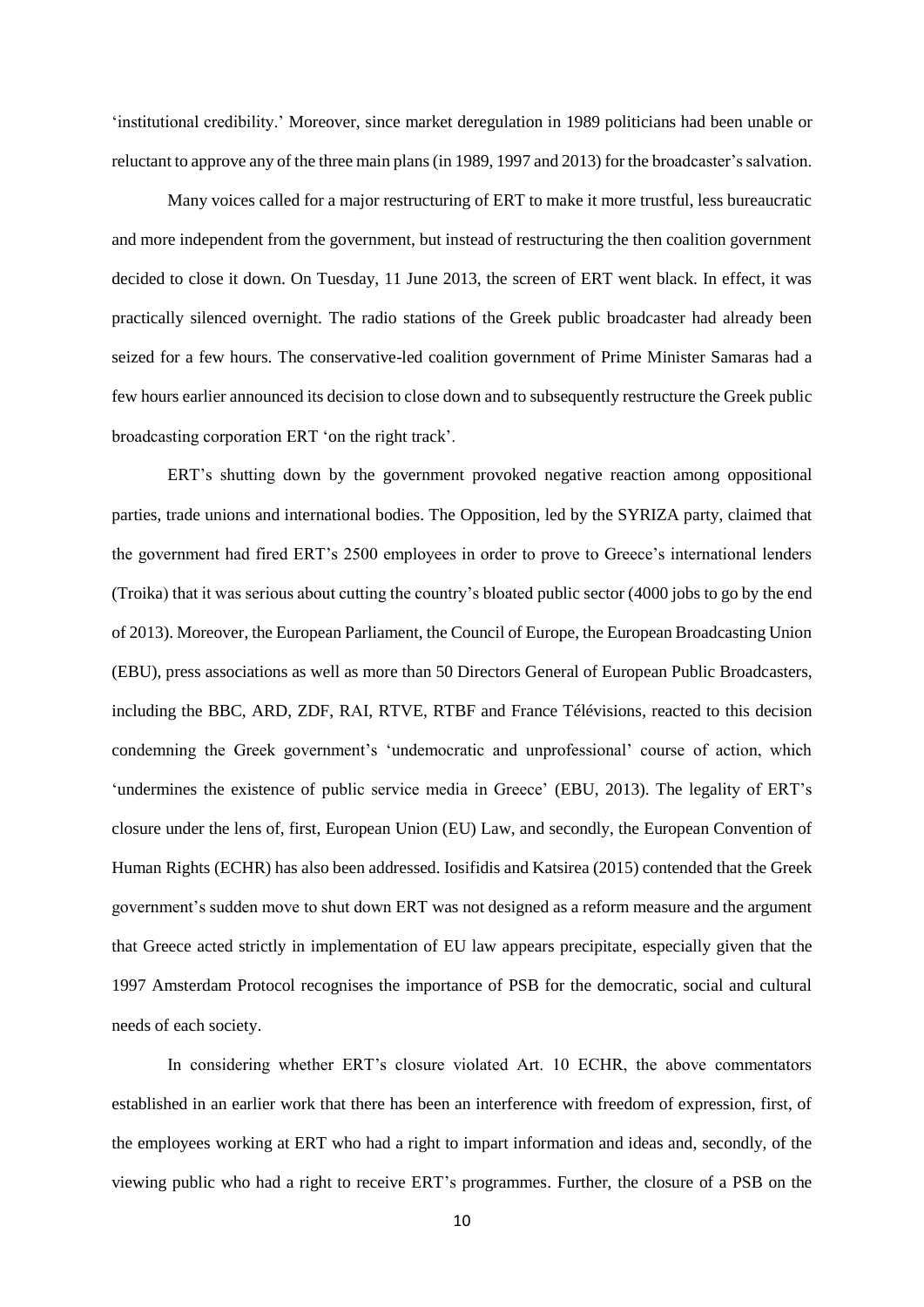basis of purely financial considerations is in any case, in the authors' view, not allowed under Art. 10 (2) ECHR, for the only legitimate objective that could come into question is the protection of rights of others. Iosifidis and Katsirea (2014: 14) concluded that 'if the government's intention was to clean the "Augean stables" in a single day, then surely this could have better been achieved by opening the stables' doors to the waves of reform than by knocking the entire edifice down'.

#### **ERT's reopening and the lost chance to become a public service institution**

ERT was eventually reopened in July 2015 by the SYRIZA-ANEL coalition government that had taken office a few months earlier. Prime Minister Alexis Tsipras made its re-opening a priority as part of efforts to roll back cuts demanded by the lenders and called it 'a great victory for democracy'.

The 'new' ERT consists of:

- Two nation-wide channels (ERT1, ERT2) based in Athens and a regional channel (ERT 3) based in Thessaloniki; ERT Sports HD; an intentional satellite channel, ERT World and two web channels (ERTPlay1, ERTPlay2).
- Hellenic Radio (ERA) with five national radio programmes, (First, Second, Kosmos, Third, ERA/Sport) and an international sixth programme the 'Voice of Greece' which targets Greeks abroad, 19 regional programmes, as well as Webradio.
- It publishes the free weekly TV/radio ERT listings magazine *Radioteleorasis* and has a strong presence on the web (www.ert.gr) and Musical ensembles.

In financial terms, 80 per cent of ERT's funds derive from the license fee (which is paid by all Greek households through the electricity bill), while 20 per cent come from commercial means, chiefly advertising. ERT has a relatively healthy income, compared to that of the commercial channels, despite the fact that the monthly licence fee is one of the lowest in Europe (reduced to about 3 Euro per household in 2013 due to the ongoing economic crisis). In 2018, ERT had a revenue of  $\epsilon$ 199.5 million, with  $\epsilon$ 180 coming from the license fee, whereas the rest originating from advertising, sales and sponsorship. Lack of resources obviously does not allow for a strong indigenous production and quality programming, something that would have apparently improved ERT's reputation. At the same time the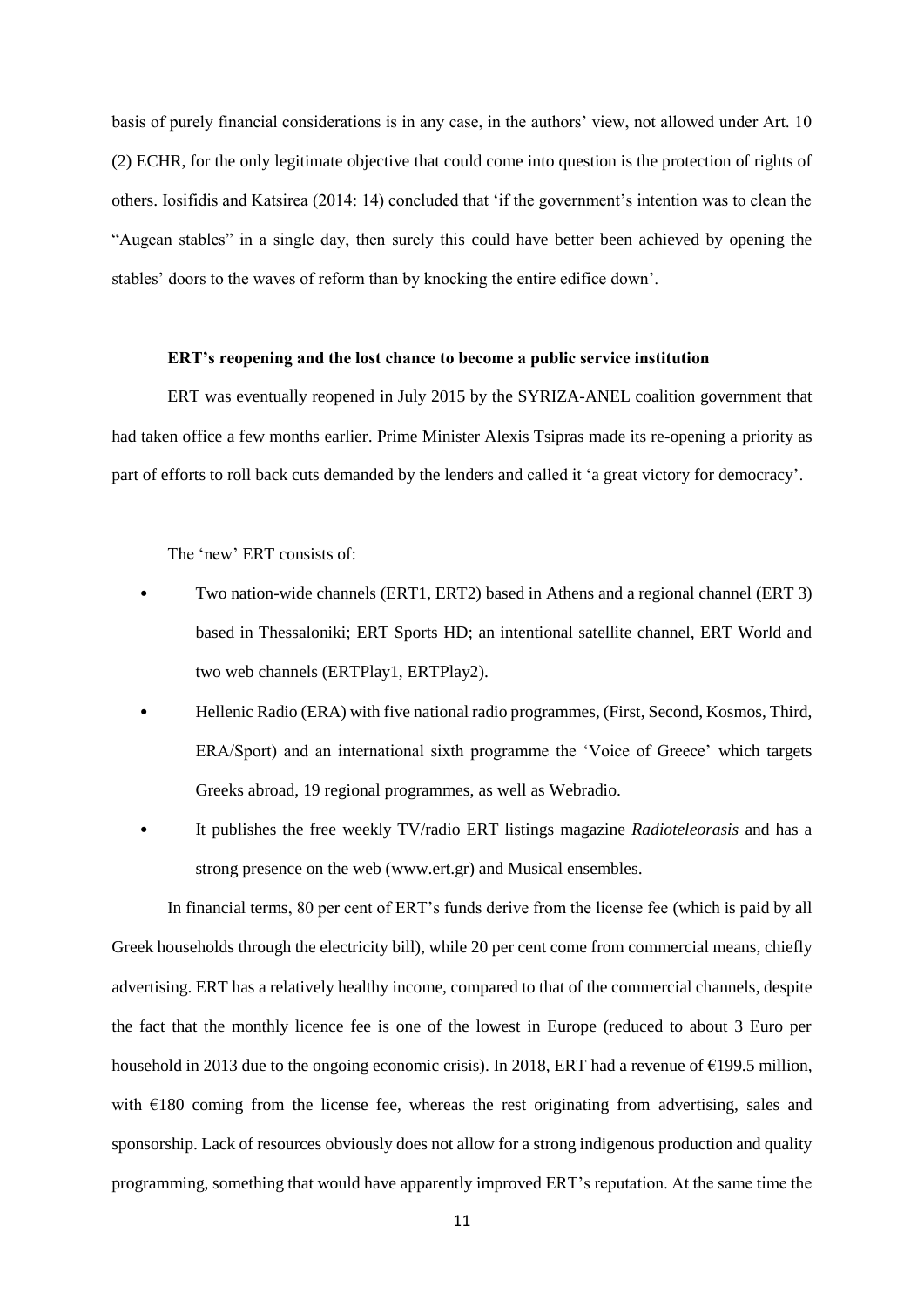SYRIZA-ANEL coalition government continues illegally, if we take into consideration the Amsterdam Protocol, as its predecessors did, to collect  $640$  million of ERT's income per year to subsidise electric power! ERT's revenues are squished by the governmental action, but ERT still has a revenue of about  $\epsilon$ 160 million, when the advertising market for the revenues of private channels is no more than  $\epsilon$ 250 million (*Kathimerini*, 2018). In other words, ERT, financially, is in better shape compared to its private competitors.

However, after three years of ERT's relaunch, its audience ratings remain low (approximately 10 per cent of the television market share for the three channels combined). The 'new' ERT employs 2,307 staff including 600 journalists, at a cost of about €30 million a year. Most of them (2,114) have been employed on the basis of their previous job in 'old' ERT. According to 'new' ERT structure, the broadcaster consists of six Directorates (Divisions), and is run by the Chairman and the Managing Director as well as the Board of Directors (seven members). The Divisions cover News and Current Affairs, Content, ERT 3, New media and Technology as well as the Administration and Financing. Additionally, ERT's organisation chart includes 3 special Divisions (Corporate Communication, Archives and Music) as well as ERT's Law Office. The Chairman, the Managing Director and 3 members of the Board of Directors are nominated by the Minister of Digital Policy Telecommunication and the Media who is responsible for the public media as it is foreseen by law 4324/2015, article 9 (formerly the Ministers of Finance and the State) and they are appointed by the Parliament's Ethics and Transparency Committee. In effect, all members of the Board of Governors are appointed (and approved) by the above mentioned Committee. Needless to say, the government has the majority of this Committee since it echoes the power of the political parties in Parliament. Even in disputed cases, as in the recent 2018 case of the appointment of a member of the Board, where she was also a communication advisor of the leader of the ANEL party, the Parliamentary Committee appointed her with an 11 in favor against 3 votes. The Directors of the Divisions, especially of the News and Current Affair, are appointed by the ERT's Governing Board, but in practice in accordance to the responsible Minister. As journalist and chief editor of daily *Kathimerini* Papachelas (2018) has commented: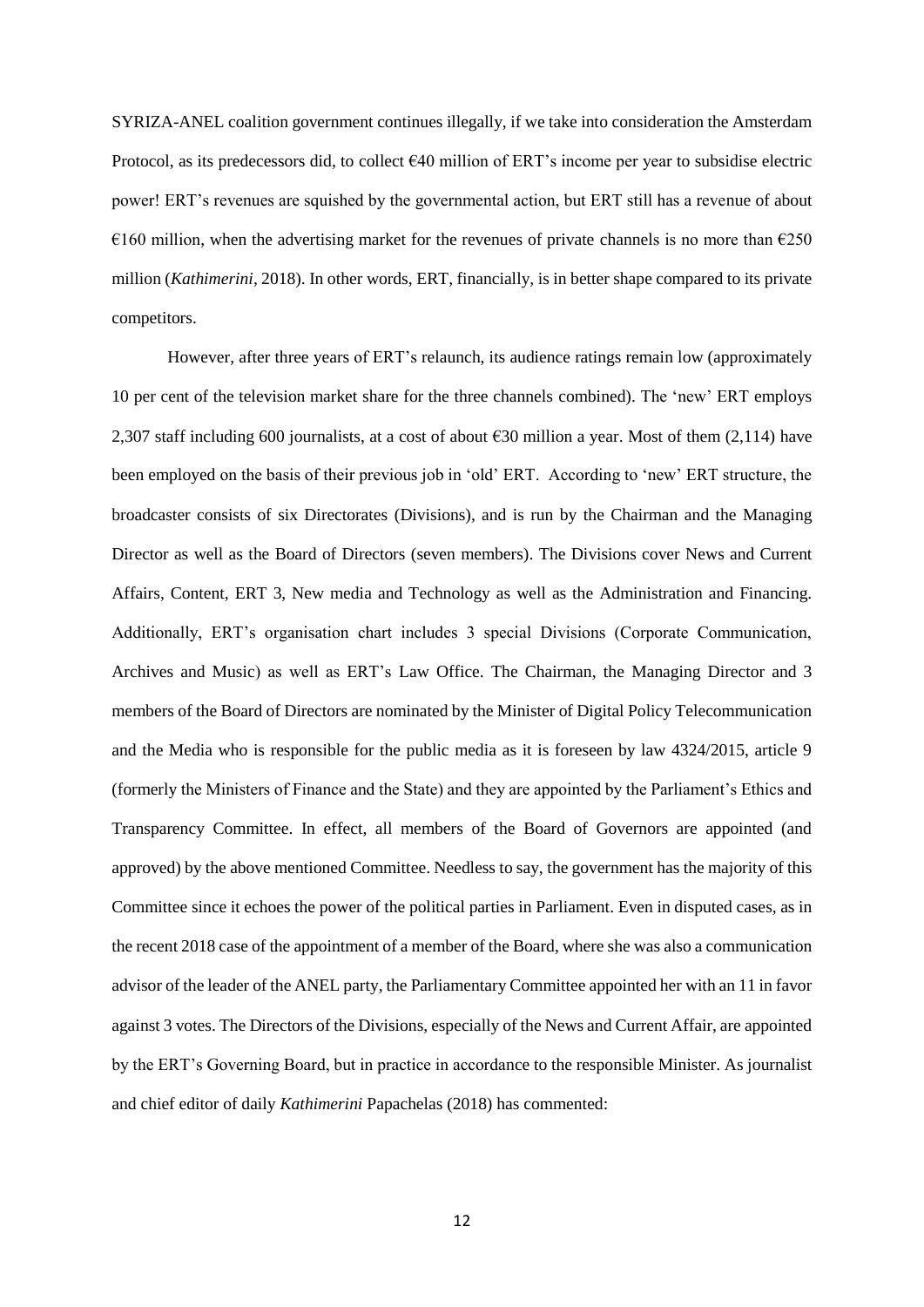"from public transport to public broadcaster ERT, it is obvious that the only criteria in management are: a) if the managers are 'our people' and b) how many we can appoint. Nothing more, nothing less'".

Thus, the 'interlinkage' between the government and the broadcaster remained as all key radio and television appointees were once again politically sympathetic of or affiliated to the SYRIZA-led coalition government. It is not then a coincidence that within the three years of new ERT's operation there have been various criticisms that the SYRIZA-ANEL government continues the tight control over the Hellenic Broadcasting Corporation as its predecessors. Sheehan (2016: 118) notes:

'in government, instead of affirming and building on what this popular struggle had achieved, (SYRIZA) disregarded the popular demand for a new model of public broadcasting, based on critical and creative programming and worker's self-management. Instead, they reinstated the old order and hierarchical management. (ERT) became government broadcasting, as it had been previously, expect that SYRIZA was now the government whose line was privileged'.

This echoes SYRIZA's parliamentary spokesman Nikos Xydakis who in a panel on 'Protecting the Fourth Estate: Democracy, Accountability and the Media', described the situation at ERT as 'tragic and third world'. His comments prompted an exchange of counter arguments between Opposition New Democracy and the SYRIZA press office, but also a demand for a retraction and an apology from ERT President Dimitris Tsaknis. In his response he said that he had been over-the-top in his statement that ERT has been allowed to operate like a branch of the civil service but admitted that mistakes were made in relaunching it (*Kathimerini*, 2017). In mid-April 2018, ERT's journalists made an appeal asking for ERT's independence from the government and the political world (*To Vima*, 2018).

#### **Discussion and conclusions**

The Greek media ecology changed dramatically after the deregulation in the 1980s that ended the public broadcasting monopoly. Many media outlets appeared in a small market of just 11 million people to the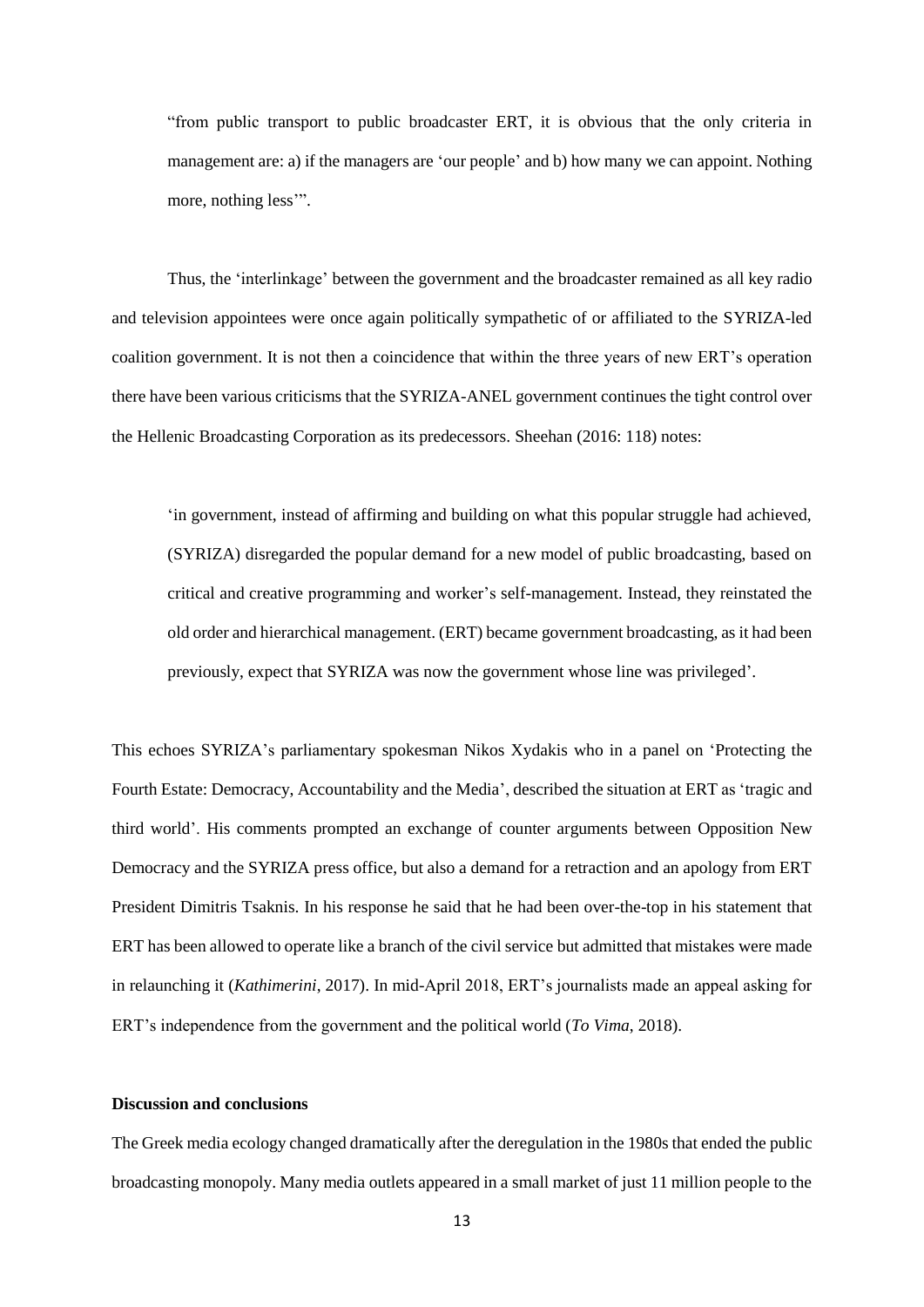extent that the media landscape today is characterized by an excess of supply over demand. From a broadcasting field of two public TV channels and four radio stations, in the late 1980s, it has become an overcrowded environment comprising 120 private TV channels and 920 private radio stations, all of them lacking an official licence to broadcast. Traditional print media and ERT faced an unprecedented challenge as competition increased first from powerful (unregulated) commercial analogue broadcasters and then digital media. To address sharp decline in sales, the main publishers, helped by a weak regulatory regime, moved to electronic media, thereby raising levels of media market concentration (Iosifidis, 2007; Leandros 2010). The interplay between political and media elites and the strong clientelistic relations which characterise the Greek political system are identified as the main factors behind the ineffective and contradictory nature of broadcasting regulatory policies.

Greece has undergone three separate troika-led bailouts between 2010 and 2017, which led to significant political instability, social unrest, and deteriorating social conditions (Kovras, 2018). The multi-layered economic, political and social changes driven by the ongoing economic crisis pose continuous challenges to the political role of the media system. Current ideological and institutional shifts suggest the formation of an unprecedented elite political consensus in support of the neoliberal restructuring of Greek society. Pivotal to this development has been the shift of the SYRIZA-led Government away from its anti-austerity electoral platform, and its endorsement of yet another memorandum agreement to more austerity measures and privatisations. The extent to which alternative online media may be able to rejuvenate public communication remains to be seen. However, the implementation of austerity, as a principle means of devaluing labour power and redistributing wealth towards capital, depends upon the disciplining of the affected workforce and the ideological assimilation of opposition. Thus, the direct connection between the economics and the politics of the crisis suggests that law and order news remain a key media topic necessary for contesting official definitions (Nikolaidis, 2015).

Furthermore, the deregulation and commercialisation of the media and the dominance of television in the Greek media universe for news and entertainment forced politicians and political parties to adopt the media logic. Greek politicians have come to realise that they are more vulnerable than they were in the past. Former conservative (New Democracy) Prime Minister Constantine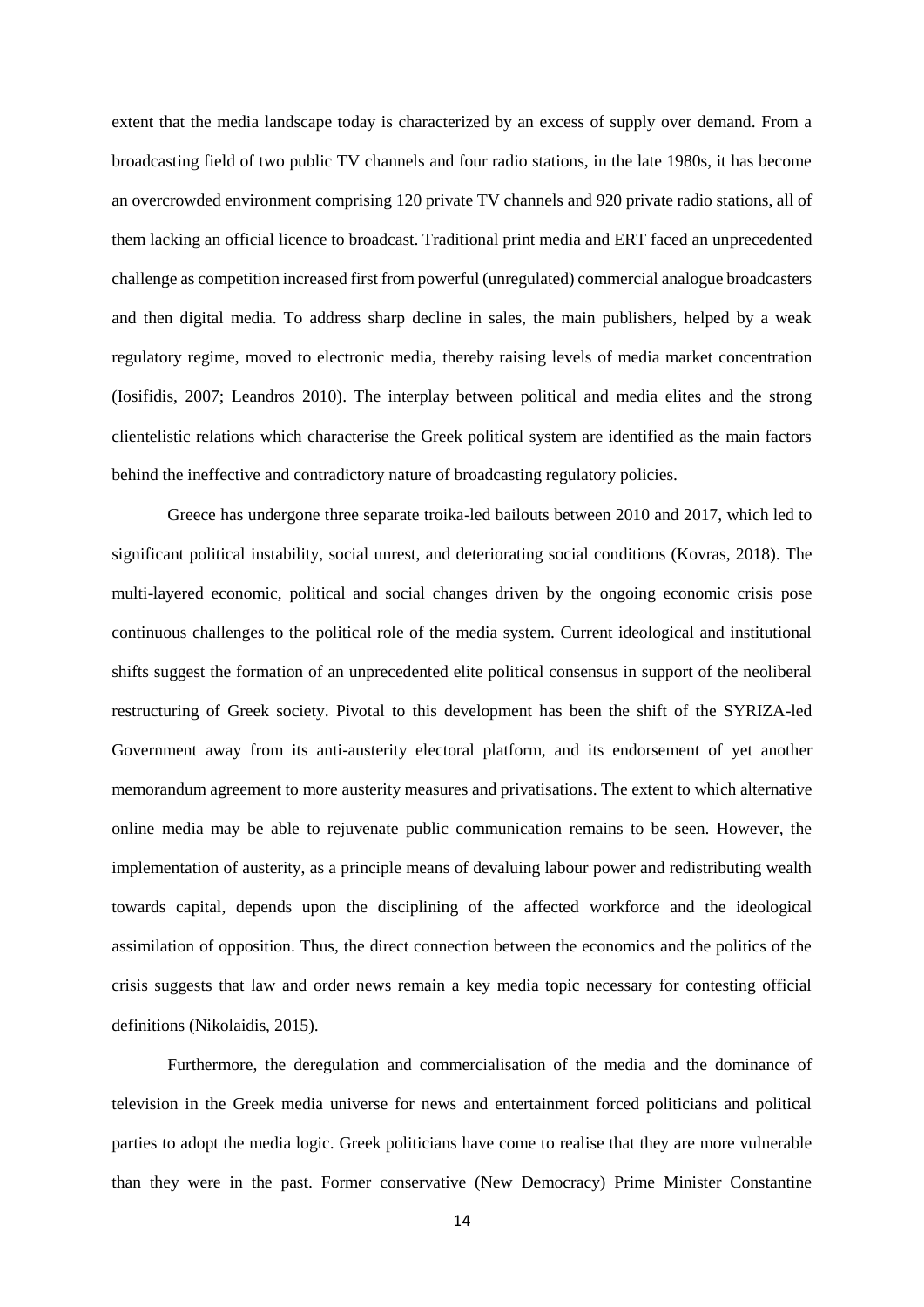Mitsotakis once accused the 'web of interests of media publishers' of being the main reason that he lost power. Ex-chairman of the Hellenic Parliament and MP of PASOK Apostolos Kaklamanis regularly attacked media owners on the grounds that they were using their channels to promote their own business interests. Similar statements have been made by other politicians. Even PM Tsipras in his speech delivered in parliament on television licences in February 2016 painted a clientelist relationship between businessmen 'who are maintained and financed by banks in order to support politically bankrupt parties' and the two parties which have governed Greece for decades (*To Vima*, 2016).

In effect, politicians seem to use on the one hand, the TV licenses as a means of pressure and maintain a competitive advantage in the tactical 'war' with the media and business entrepreneurs. On the other hand, political parties, especially those in power, want to maintain the control over the public broadcaster echoing, to some extent De Gaulle, that centralised control of the public broadcaster guarantees that high culture prevails while government's enemies control printed media (Kuhn, 1995: 123). In practice they follow, as their counterparts in some other southern European counties, the pattern that the ruling party has the privilege to directly control public broadcaster and its news output. Greek politicians want to have the upper hand on ERT since they feel vulnerable in a confrontation with the vested interests which at the same time own the mainstream private media.

Although we are at the end of the so-called *Metapolitefsi* - the period in modern Greek history after the fall of the military junta (1967-74) - and Greece has entered the age of the social media, the 'old' political behaviour remains strong. In practice, Greek politicians behave like living in an analogue rather than the digital era. It could be argued that it is not a coincidence that television licenses have not been granted for almost three decades. Meanwhile, the awarding of the licenses seems to have been used as a part of the domestic political game. The reason of this non-policy is simple. Successive governments since TV deregulation in 1989 appear to have been playing an 'on and off' game with television owners who also have other interests in the Greek economy, particularly in the construction sector and shipping. For instance, during a conservative government administration (1990–93), announcements of license awards usually followed political disputes, especially with radio stations. When the late Andreas Papandreou came to power after the 1993 general elections, his socialist government announced that it would re-examine the whole regulatory environment including licenses.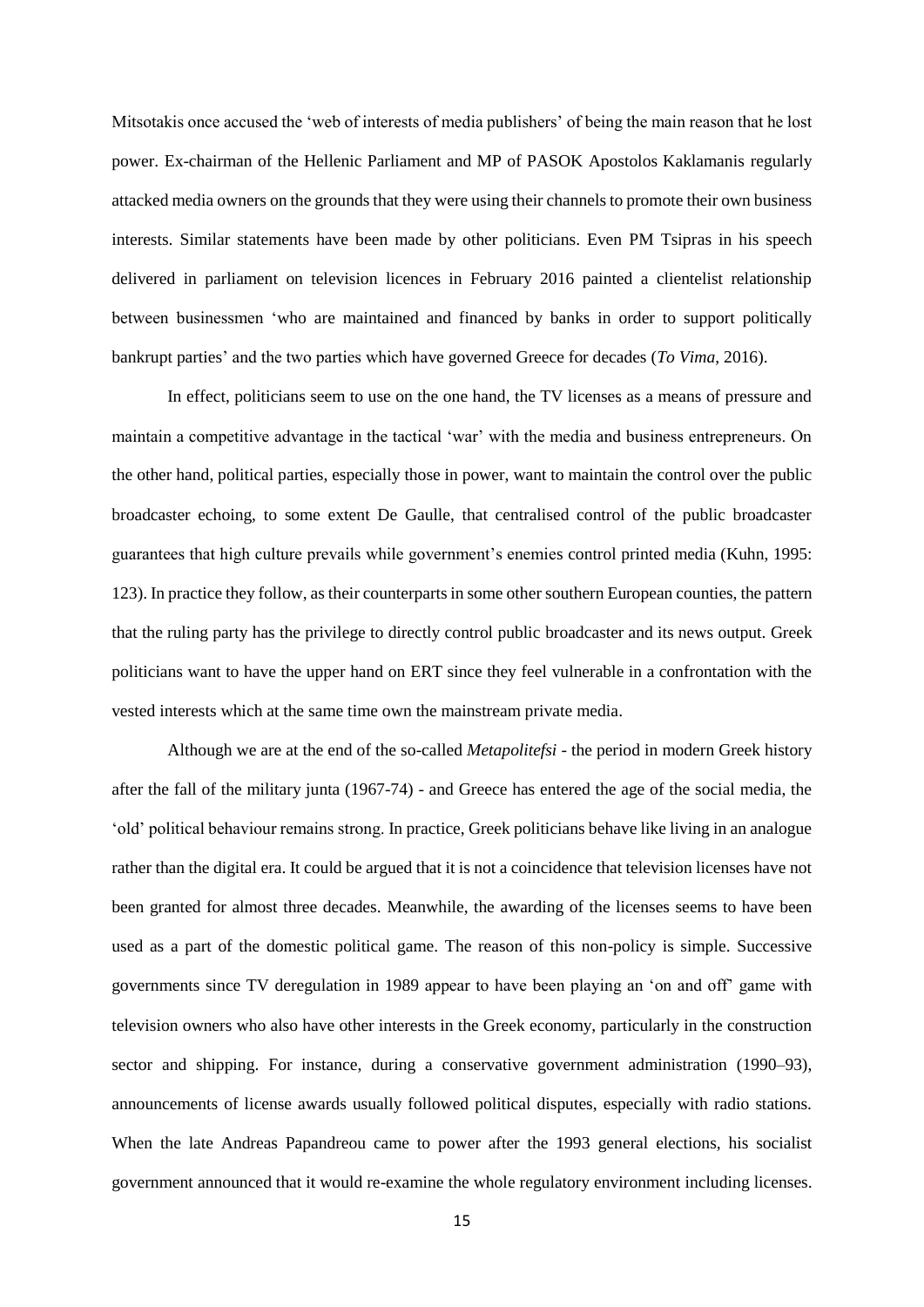But up to his departure in 1996, no official government license was granted. His successor, the socialist Simitis government announced in the Spring of 1997 the allocation of frequencies for the Greek television domain. According to its action-plan, the so-called 'order in the airwaves', the government would award new licenses and require a re-evaluation of the existing ones, but nothing happened. Inaction was also evident by its successor, the conservative Karamanlis government, despite then Prime Minister Costas Karamanlis calling the owners of the mainstream media 'the pimps of the Greek media system' and announcing the setting up of a 'digital map' (Papathanassopoulos, 2017). The overextended state, meanwhile, is considered by the private interests as a better place to create business (for example, public works), than the market, which has remained underdeveloped. It is in this context that one can understand why the power of private media has increased considerably, whereas the power of both journalists and ERT remains weak (Iosifidis and Boucas, 2015; Iosifidis, 2017).

The ongoing financial crisis and recession has affected the media sector as a whole and turned some media outlets financially unsustainable. However, the most dramatic development occurred in 2013 with the sudden closure of ERT. The shutting down of ERT and subsequent redundancy of its employees was seen by many as part of the latest public spending cuts imposed to meet the terms of the country's bailout deal. In effect, this has left the commercially dominated Greek broadcasting landscape without a public channel and people dependent on the private media sector for the provision of information, entertainment and education. One can rightly accuse ERT of lacking clear public interest objectives, overstaffing, bureaucracy, wastefulness and over-rewards for senior management, but its abrupt closure without consultation and a strategic plan is an attack on free speech and public space by the Greek government. ERT required restructuring, but not closing down. Public service broadcasters play a crucial role in producing and disseminating public service output that brings citizens together and enhances the educational and cultural aspect. It is not acceptable to close down a PSB without consultation and to dismiss its employees, just to justify the wishes of the 'troika' for redundancies in the public sector. The closure of ERT was an attack on free speech and public space by the Greek government (Iosifidis and Katsirea 2014). ERT's role is important especially today given the growth in social tension and the rise of the far right in Greece (Golden Dawn). Worse, it is a dangerous precedent to close down PSB entirely or even to link PSB reform to austerity. Greece is not the only country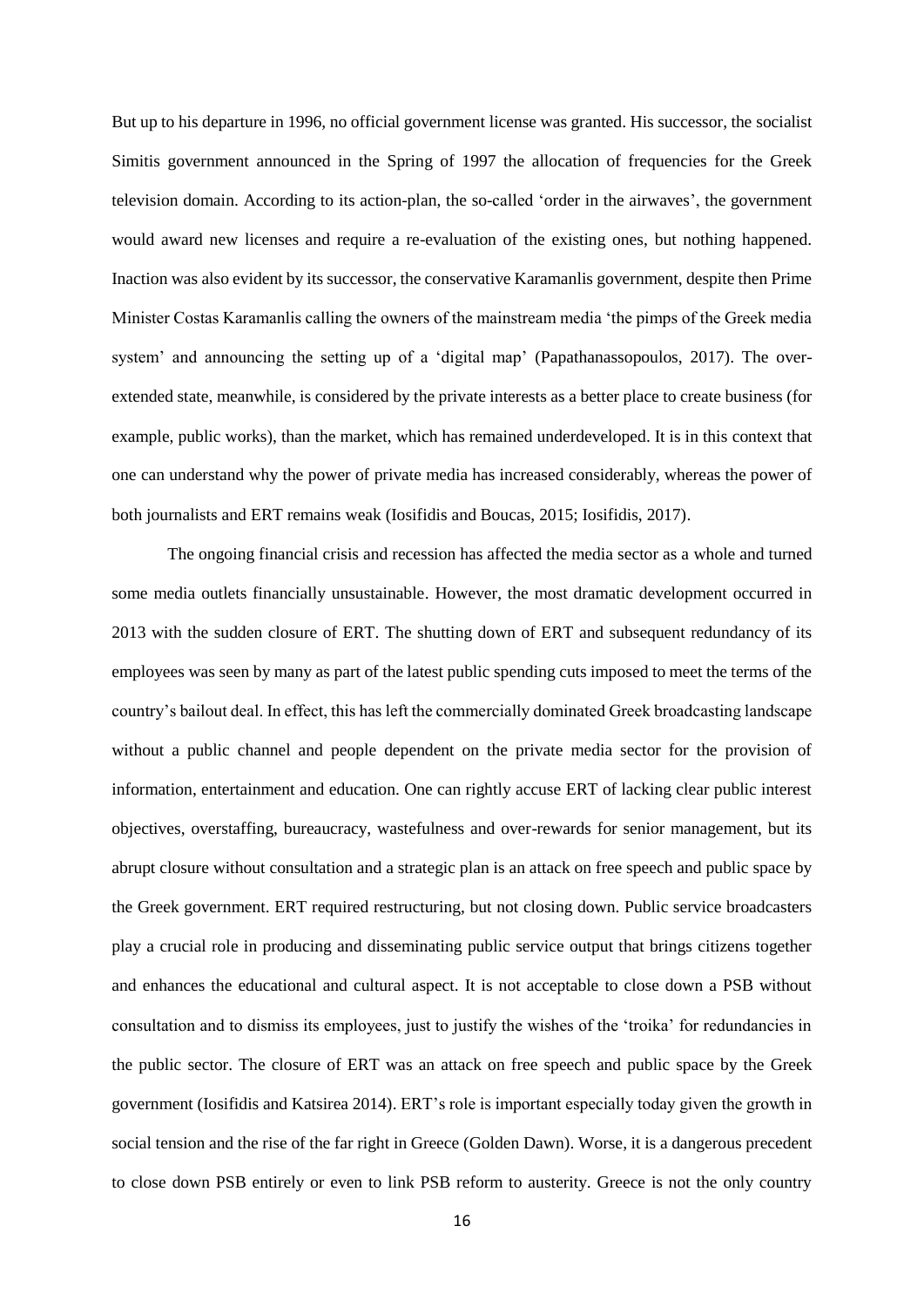undergoing austerity measures and looking to cut public spending, and while some slimming of budgets is unavoidable, we need to consider carefully the position of PSB in these conditions and prevent such arbitrary axing becoming a trend.

This article argued that public service broadcasting never really existed in Greece. ERT has been unable to function according to the public service obligations observed in public broadcasters in Britain, Scandinavia or other northern European countries. Greece, like some other southern European countries, entered rather late into 'modernity' and has neither a strong civil society nor a strong market. The Greek media have been used as vehicles for negotiating with and pressuring the government of the day, rather than reflecting public discourse. Progress remains to be done regarding ERT's staffing and management. All political parties which came to power had grandiose plans for the broadcaster that were 'over nightly' abandoned in the first day of their administration. The old governmental 'behaviour' is on again, while ERT's output is neither innovative nor attractive. Provision of additional resources for the institution should be considered to enable ERT to principally invest in Greek production and investigative journalism, thus fulfilling its public service remit. In the last three years after its re-opening ERT has taken some initiatives for investing in Greek productions (which is in bad shape due to the financial crisis) and very few in investing in journalism (apart from re-employing journalists, which was motivated by political criteria). Above all, there should be a fresh commitment of political elites to enhance the accountability of new ERT in order to function as a PSB.

#### **References**

- Banerjee, Indajit and Kalinga Seneviratne (2005) (eds) Public Service Broadcasting: A Best Practices Sourcebook, UNESCO.
- Berges, Laura (2017) 'Spain: Traces of the Authoritarian Past or Signals of a Western Neo-Authoritarian Future?, pp. 109-135 in P. Bajomi-Lázár (ed) Media in Third-Wave Democracies. Southern and Central/Eastern Europe in a Comparative Perspective. Budapest: L'Harmattan.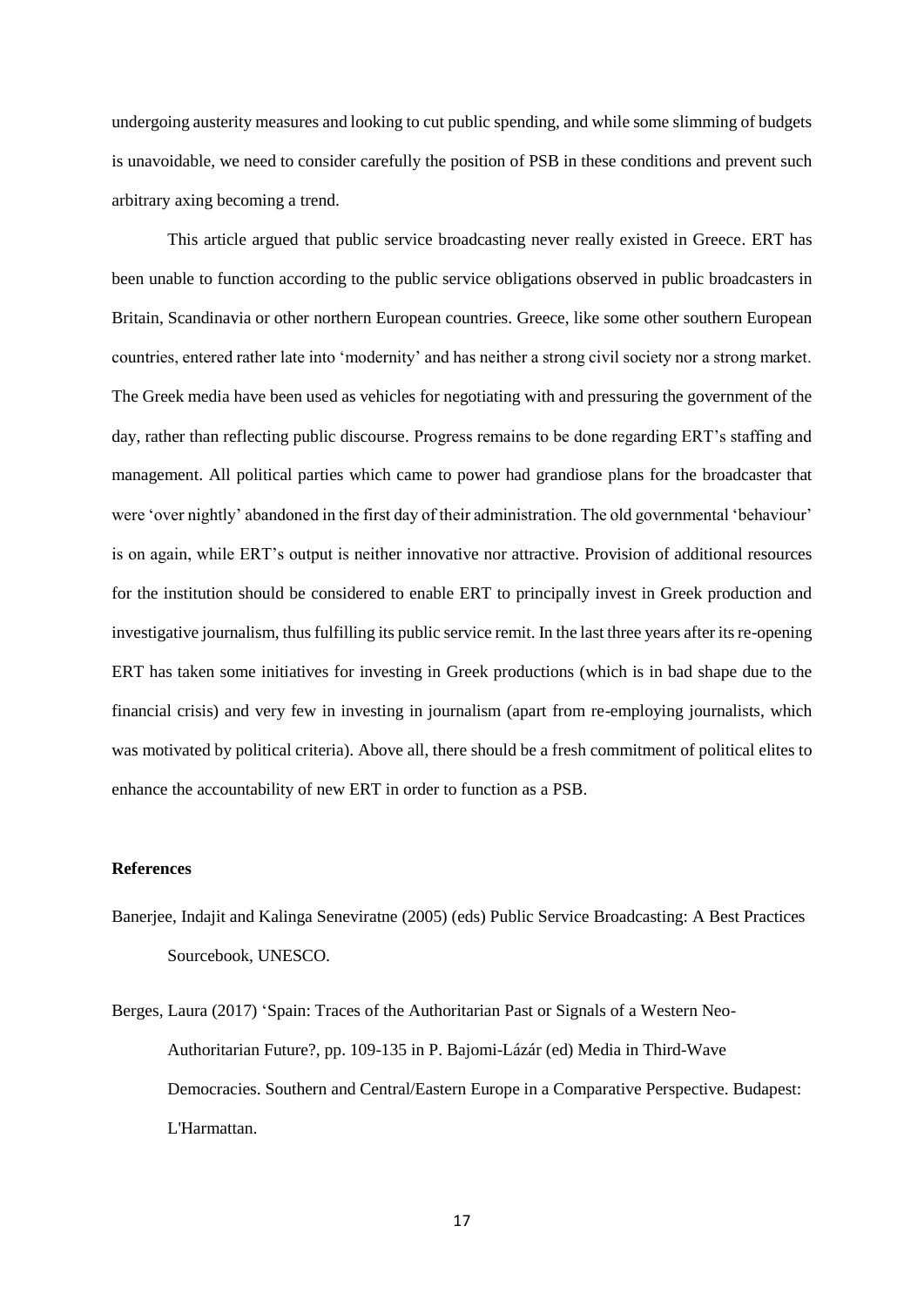- Borg, Joseph (2007) The Maltese Media Landscape. In G. Terzis (ed.) *European Media Governance: National and Regional Dimensions*, pp. 252-263. Intellect.
- Christodoulakis, Nikos (2016) 'Conflict Dynamics and Costs in the Greek Civil War 1946–1949'. Defence and Peace Economics, 27(5): 688-717.
- Costa, Maria Elsa Siva and Helena Sousa (2017) 'Portugal: The Challenges of Democratisation', pp. 90-108 in P. Bajomi-Lázár (ed) Media in Third-Wave Democracies. Southern and Central/Eastern Europe in a Comparative Perspective. Budapest: L'Harmattan.

Dagtoglou, Prodromos (1989) Broadcasting and Constitution. Athens: Sakkoulas) (in Greek).

- EBU (European Broadcasting Union) (2013) '50+ Directors General of Public Media demand ERT be restored to air', Retrieved from: [https://www.ebu.ch/contents/news/2013/06/50-directors](https://www.ebu.ch/contents/news/2013/06/50-directors-general-of-PSM.html)[general-of-PSM.html.](https://www.ebu.ch/contents/news/2013/06/50-directors-general-of-PSM.html)
- ESR (Ethiniko Symboulio Radiotileorasis) (2015) Annual Report 2015. Athens. Retrieved from: [www.esr.gr.](http://www.esr.gr/)
- Hallin, Daniel, C. and Stylianos Papathanassopoulos (2000) 'Political Clientelism and the Media: Southern Europe and Latin America in Comparative Perspective'. Media, Culture & Society 24(2): 175–195.
- Hallin, Daniel, C. and Paolo Mancini (2004) Comparing Media Systems: Three Models of Media and Politics, Cambridge: Cambridge University Press.
- Houliaras, Asteris and Dimitris Sotiropoulos (2018) The Crisis in Greece: The Semi-Rentier State Hypothesis, GreeSE Paper 120, Hellenic Observatory, LSE. Retrieved from: [http://eprints.lse.ac.uk/87077/1/GreeSE-120.pdf.](http://eprints.lse.ac.uk/87077/1/GreeSE-120.pdf)
- Iosifidis, Petros (2007) 'Public Television in Small European Countries: Challenges and Strategies' *International Journal of Media and Cultural Politics,* 3(1): 65-87.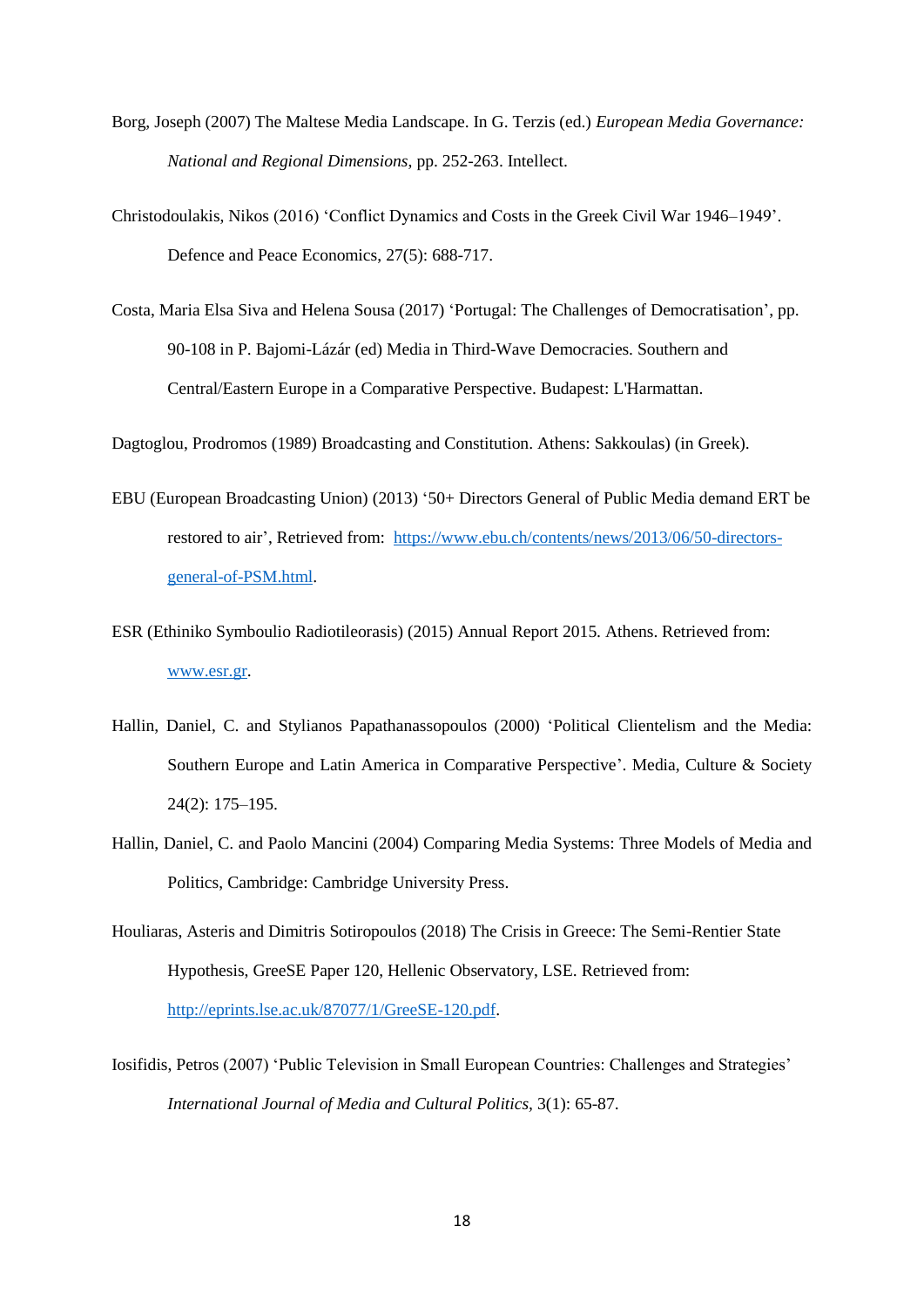- Iosifidis, Petros and Dimitris Boucas (2015) 'Media Policy and Independent Journalism in Greece'. Open Society Foundations, May 2015. Retrieved from: [https://www.opensocietyfoundations.org/reports/media-policy-and-independent-journalism](https://www.opensocietyfoundations.org/reports/media-policy-and-independent-journalism-greece)[greece,](https://www.opensocietyfoundations.org/reports/media-policy-and-independent-journalism-greece)
- Iosifidis, Petros (2017) 'The Greek Public Broadcaster ERT: A State or Public Service Broadcaster?', Media Policy Project Blog, Retrieved from: [http://blogs.lse.ac.uk/mediapolicyproject/2016/12/15/the-greek-broadcaster-ert-a-state-or](http://blogs.lse.ac.uk/mediapolicyproject/2016/12/15/the-greek-broadcaster-ert-a-state-or-public-service-broadcaster/)[public-service-broadcaster/](http://blogs.lse.ac.uk/mediapolicyproject/2016/12/15/the-greek-broadcaster-ert-a-state-or-public-service-broadcaster/)
- Iosifidis, Petros and Irini Katsirea (2014) ['Public Service Broadcasting in the Era of Austerity'.](http://dx.doi.org/10.1386/jdtv.5.1.103_7) International Journal of Digital Television 5(1): 103-106.
- Iosifidis, Petros and Irini Katsirea (2015) 'Public Service Broadcasting in Greece: Back to the Future or Point of No Return?' Global Media Journal 10(1): 1-12.
- Kathimerini (2017) "SYRIZA MP admits comment that ERT TV is 'tragic' was exaggerated", 6 March 2017. Retrieved from: [http://www.ekathimerini.com/216653/article/ekathimerini/news/syriza](http://www.ekathimerini.com/216653/article/ekathimerini/news/syriza-mp-admits-comment-that-ert-tv-is-tragic-was-exaggerated)[mp-admits-comment-that-ert-tv-is-tragic-was-exaggerated.](http://www.ekathimerini.com/216653/article/ekathimerini/news/syriza-mp-admits-comment-that-ert-tv-is-tragic-was-exaggerated)
- Kathimerini (2018) 'ERT and EAB in surplus for 2018'. 31 January 2018. Retrieved from: [http://www.kathimerini.gr/946040/article/epikairothta/ellada/me-pleonasma-to-2018-ert-kai](http://www.kathimerini.gr/946040/article/epikairothta/ellada/me-pleonasma-to-2018-ert-kai-eav)[eav](http://www.kathimerini.gr/946040/article/epikairothta/ellada/me-pleonasma-to-2018-ert-kai-eav)
- Komninou, Maria (1996) 'The Role of the Media in the Third Hellenic Republic', pp. 219–246 in C. Lyrintzis, E. Nikolakopoulos and D.A. Sotiropoulos (eds) Society and Politics: Facets of the Third Hellenic Democracy 1974–1994. Athens: Themelio (in Greek).
- Kovras, Iosif (2018) 'Accountability after Crisis: Greece'. Retrieved from: [https://accountabilityaftereconomiccrisis.com/assets/uploads/Policy-Report-Greece-Eng.pdf.](https://accountabilityaftereconomiccrisis.com/assets/uploads/Policy-Report-Greece-Eng.pdf)

Kuhn, Raymond (1995) The Media in France. London: Routledge.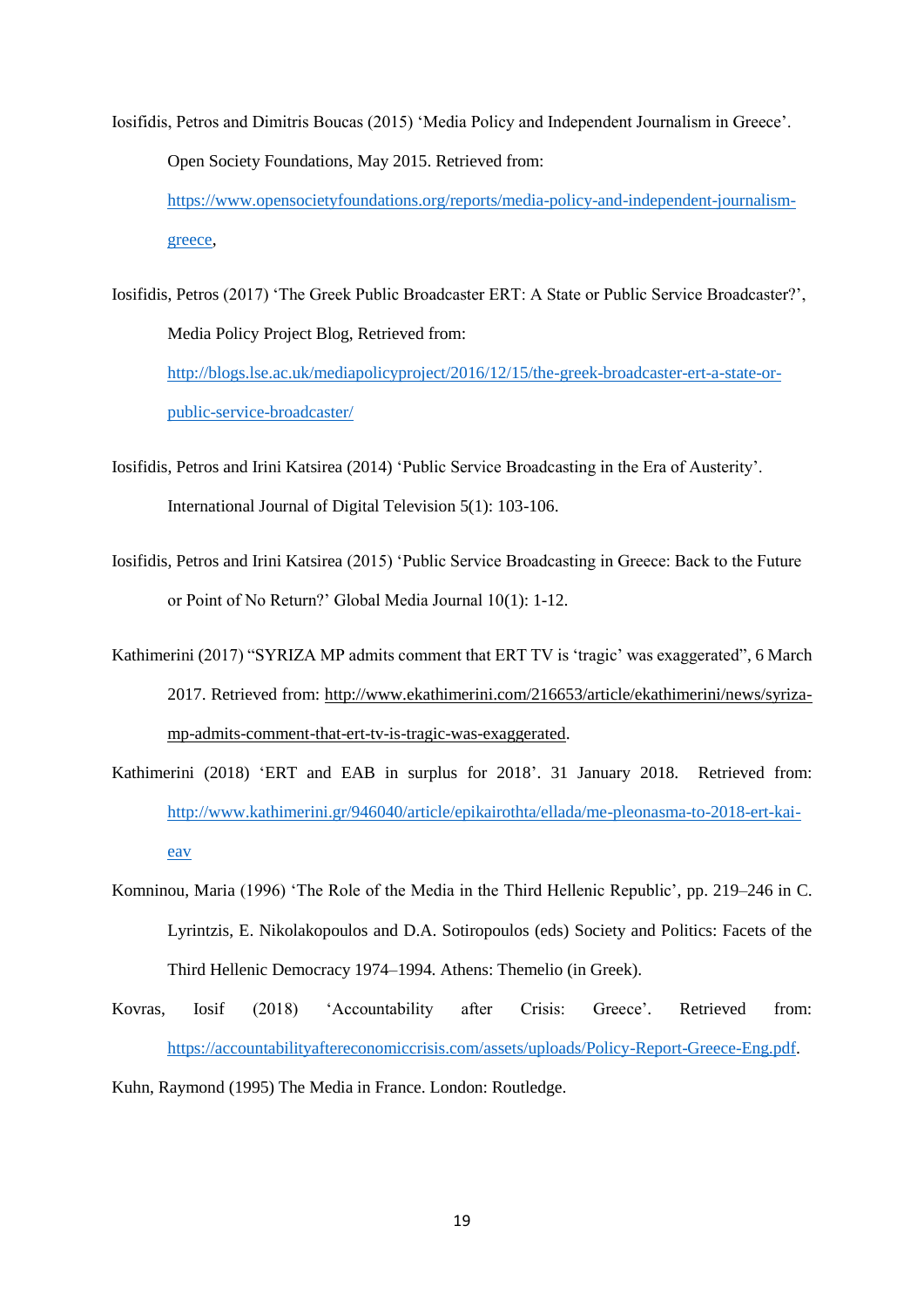- Kuhn, Raymond (2010) 'France: Presidential Assault on the Public Service', Chapter 12 in P. Iosifidis (ed) Reinventing Public Service Communication: European Broadcasters and Beyond. London: Palgrave Macmillan.
- Lanza, Orazio and Kostas Lavdas (2000) 'The Disentanglement of Interest Politics: Business Associability, the Parties and Policy in Italy and Greece'. European Journal of Political Research 37: 203-235.
- Leandros, Nikos (1992) Printed Media in Greece: Financial and Technological Approaches. Athens: Delfini (in Greek).
- Leandros, Nikos (2010) 'Media Concentration and Systemic Failures in Greece'. International Journal of Communication 4: 886–905.
- Leon, Bienvenido (2010) 'Spanish Public Service Media on the Verge of a new Era'. Chapter 15 in P. Iosifidis (ed) Reinventing Public Service Communication: European Broadcasters and Beyond. London: Palgrave Macmillan.
- Mancini, Paolo (2000) 'How to Combine Media Commercialization and Party Affiliation: The Italian Experience'. Political Communication 17: 319-324.
- Mouzelis, Nikos (1980) 'Capitalism and Development of the Greek State', pp. 260–275 in R. Scase (ed) The State in Western Europe. London: Croom Helm.
- Nikolaidis, Aris (2015) 'The Impact of Austerity on the Greek News Media and Public Sphere', PERC Paper Series, No 12, Goldsmiths College, University of London. Retrieved from: [http://www.perc.org.uk/perc/wp-content/uploads/2015/10/PERC-Paper-12-Austerity-and-the-](http://www.perc.org.uk/perc/wp-content/uploads/2015/10/PERC-Paper-12-Austerity-and-the-Greek-Public-Sphere-A-Nikolaidis.pdf)[Greek-Public-Sphere-A-Nikolaidis.pdf](http://www.perc.org.uk/perc/wp-content/uploads/2015/10/PERC-Paper-12-Austerity-and-the-Greek-Public-Sphere-A-Nikolaidis.pdf)

Panagiotopoulou, Roy (2006) 'Culture on Television', Zitimata Epikoinonias, 4: 41-56 (in Greek).

- Papachelas, Alexis (2018) The 'guards' are waiting. Kathimerini*,* 13 May 2018. Retrieved from: [http://www.ekathimerini.com/228598/opinion/ekathimerini/comment/the-guards-are-waiting.](http://www.ekathimerini.com/228598/opinion/ekathimerini/comment/the-guards-are-waiting)
- Papathanassopoulos, Stylianos (1999) 'The Effects of Media Commercialization on Journalism and Politics in Greece'. The Communication Review 3(4): 379–402.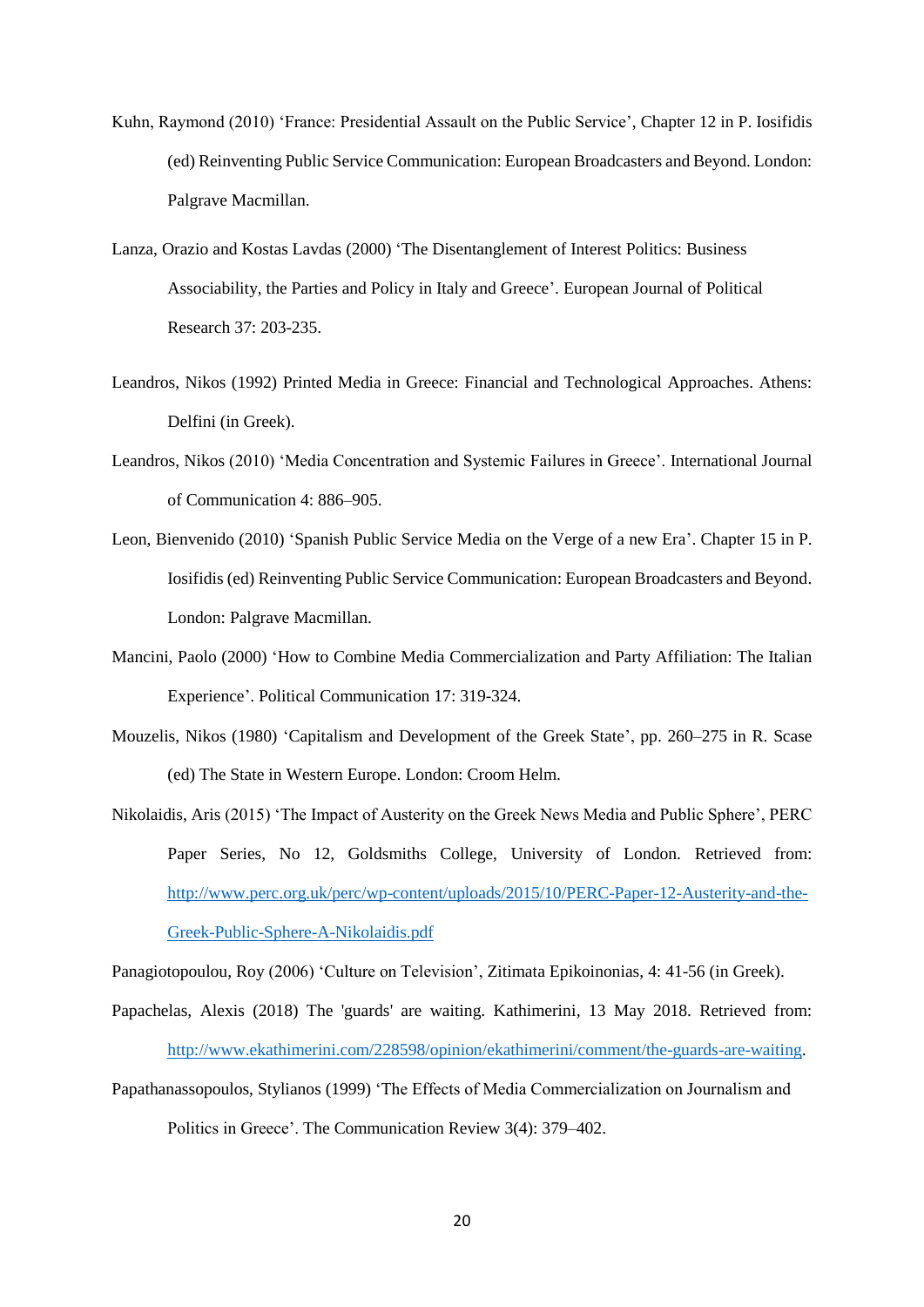- Papathanassopoulos, Stylianos (2007) 'The Mediterranean/Polarized Pluralist Media Model Countries: Introduction', pp. 191-200. In G. Terzis (ed.) European Media Governance; National and Regional Dimension. Bristol: Intellect.
- Papathanassopoulos, Stylianos. (2017) 'Greece: A Continuous Interplay between Media and Politicians', pp. 75-79. In Bajomi-Lázár,P. (ed.) Media in Third-Wave Democracies. Southern and Central/Eastern Europe in a Comparative Perspective, Budapest, L'Harmattan.
- Sheehan, Helena (2016) The Syriza Wave: Surging and Crashing with the Greek Left. New York: Monthly Review Press.
- Spanou, Calliope and Dimitris A. Sotiropoulos (2011) 'The Odyssey of Administrative Reforms in Greece, 1981-2009. A Tale of Two Reform Paths'. Public Administration 89, 3, 723-737.

Tempo/Media Services (2018). Media Landscape. Athens: Tempo/OMD.

- To Vima (13/4/2018) 'Political interventions are reported by ERT journalists', 13 April 2018. Retrieved from: [http://www.tovima.gr/media/article/?aid=965118&h1=true#commentForm.](http://www.tovima.gr/media/article/?aid=965118&h1=true#commentForm)
- To Vima (2016) 'Major tension in Parliament over TV licensing amendment', 12 February 2016. Retrieved from: [http://www.tovima.gr/en/article/?aid=776120.](http://www.tovima.gr/en/article/?aid=776120)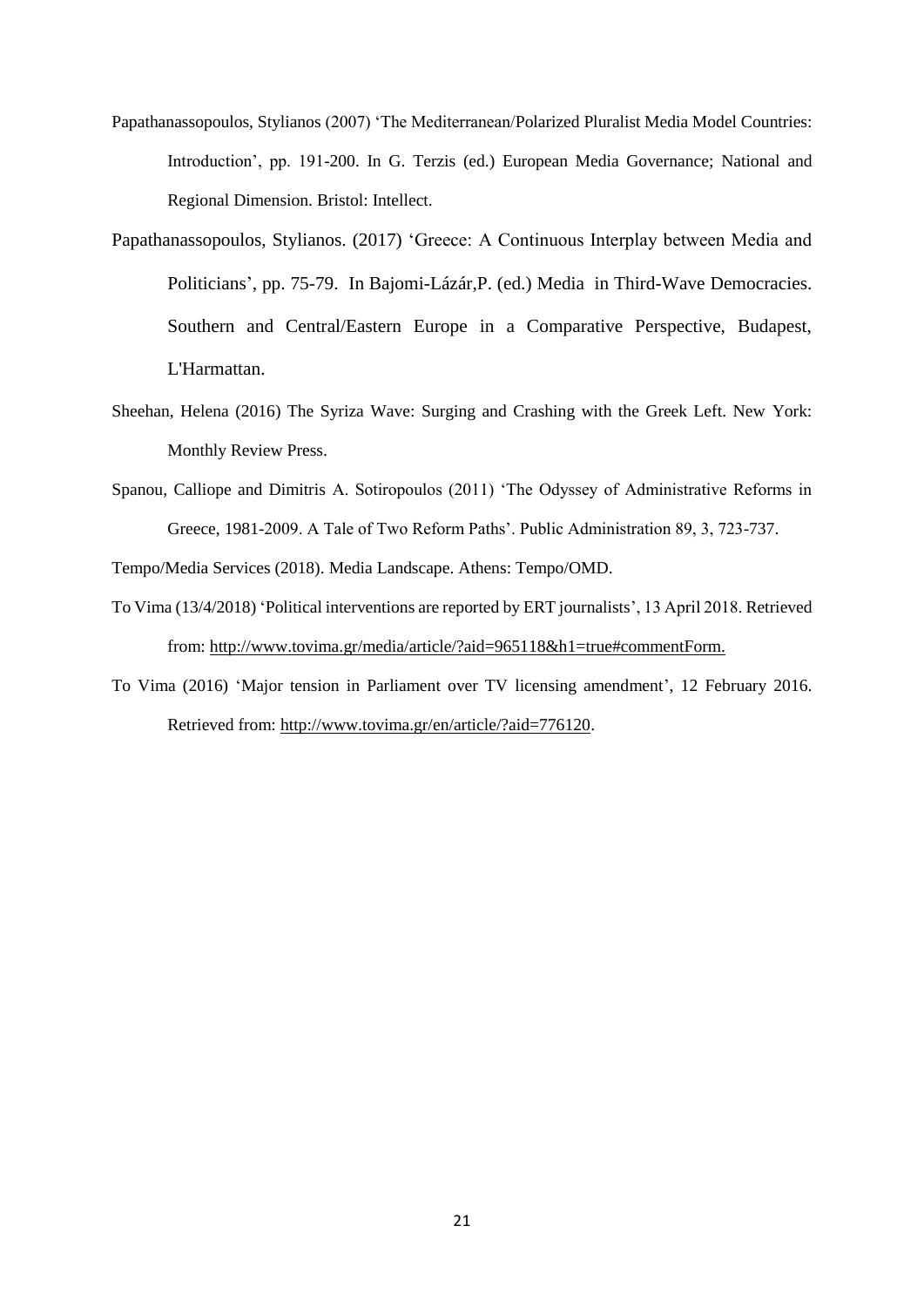

ERT 1: Until ERT's closure in 2013 was known as ET1. Since 2015 as ERT1

ERT 2: in 1997 was formed to NET. Formerly was known as ET-2. Since 2015 as ERT2

1997: after the restructure of ERT

2013: until ERT's closure

2014: As NERIT with N1 and Nsports from summer 2014

2015: for the period 15/6-30/12/2017 –the period of ERT's reopening